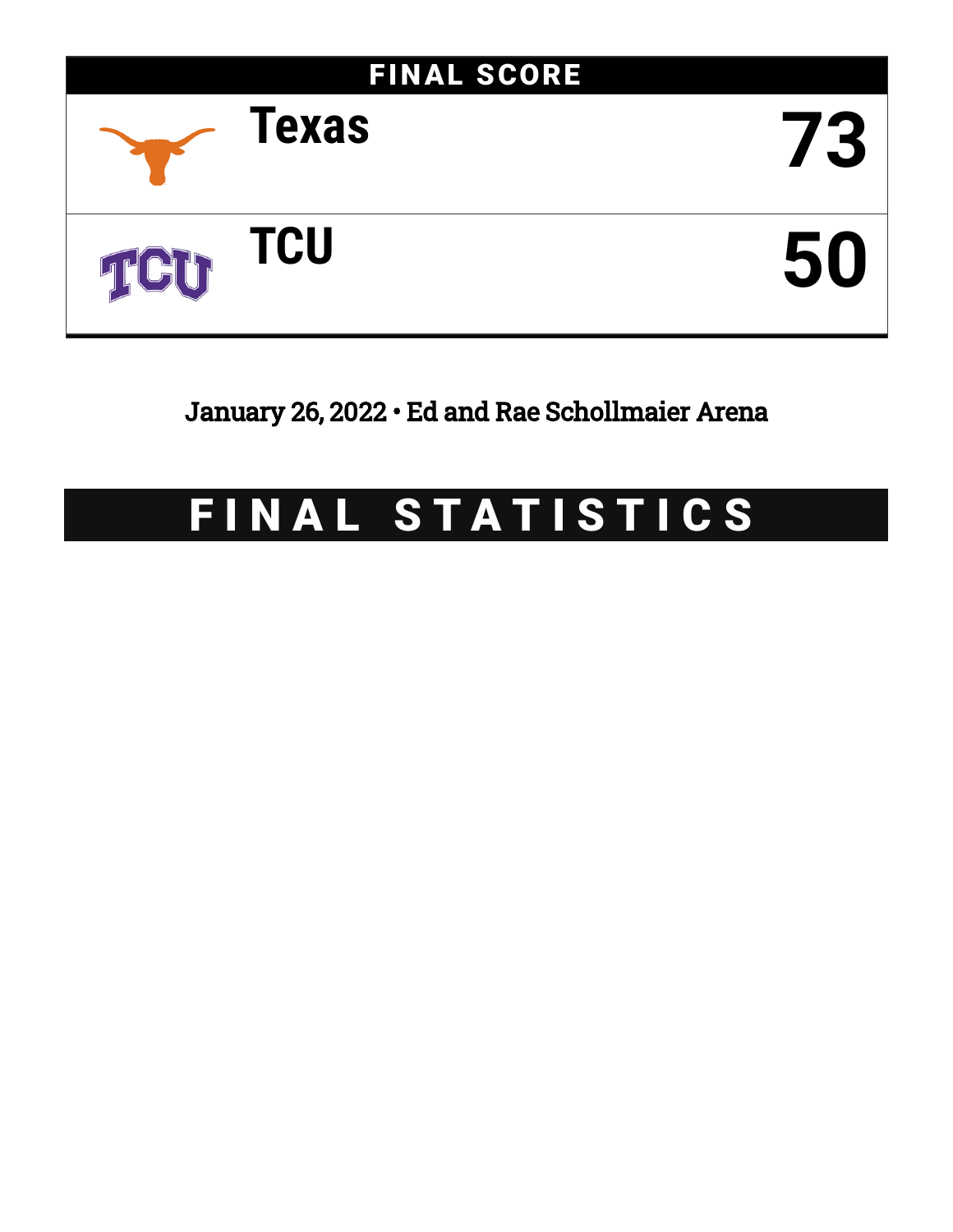## **Official Box Score Texas vs TCU Game Totals -- Final Statistics January 26, 2022 at Ed and Rae Schollmaier Arena**



## **Texas 73**

| No. | Plaver                   | S  | Pts | FG.      | 3FG      | FT      | 0 <sub>R</sub> | DR | TR       | PF            | A  | TO | <b>B</b> lk    | Stl      | Min        | $+/-$          |
|-----|--------------------------|----|-----|----------|----------|---------|----------------|----|----------|---------------|----|----|----------------|----------|------------|----------------|
| 00  | ALLEN, TIMMY             | F  | 16  | $6 - 13$ | $0 - 0$  | $4 - 4$ | 3              | 5  | 8        |               | 2  |    |                |          | 39         | 25             |
| 02  | CARR, MARCUS             | G  | 11  | $4 - 8$  | $3-5$    | $0 - 0$ | 0              | 0  | $\Omega$ | 4             | 2  | 2  | $\overline{0}$ |          | 20         | $\overline{7}$ |
| 03  | <b>RAMEY, COURTNEY</b>   | G  | 14  | $6 - 13$ | $2 - 5$  | $0-0$   | 0              | 3  | 3        | 3             | 2  | 0  | 0              | 2        | 28         | 15             |
| 32  | <b>BISHOP, CHRISTIAN</b> | F. | 3   | $1 - 7$  | $0 - 0$  | $1 - 4$ | 4              | 5  | 9        | $\Omega$      | 2  | 0  |                | 0        | 27         | 15             |
| 33  | MITCHELL, TRE            | F  |     | $3 - 8$  | $0 - 2$  | $1 - 3$ |                | 6  |          | 4             | 5  |    |                |          | 23         | 20             |
| 01  | JONES, ANDREW            | G  | 12  | $4-9$    | $3-6$    | $1 - 1$ |                | 2  | 3        | $\mathcal{P}$ | 3  | 1  | $\Omega$       | $\Omega$ | 24         | 16             |
| 04  | DISU, DYLAN              | F  | 0   | $0 - 0$  | $0 - 0$  | $0 - 0$ | 0              | 2  | 2        | 3             | 0  | 2  | $\Omega$       | $\Omega$ | -3         | $-2$           |
| 05  | ASKEW, DEVIN             | G  | 6   | $3 - 4$  | $0 - 0$  | $0 - 0$ | 0              |    |          | 0             | 1  | 0  | $\Omega$       |          | 12         | 13             |
| 30  | <b>CUNNINGHAM, BROCK</b> | F  | 4   | $2 - 3$  | $0 - 0$  | $0-0$   | 5              | 2  |          | 2             | 4  | 1  | $\Omega$       |          | 24         | 6              |
|     | <b>TEAM</b>              |    |     |          |          |         |                | 0  |          | 0             |    | 2  |                |          |            |                |
|     | <b>TOTALS</b>            |    |     | 73 29-65 | $8 - 18$ | $7-12$  | 15             | 26 | 41       | 19            | 21 | 10 | 3              |          | <b>200</b> |                |

| Game                                | 29-65     | 44.6% | $8 - 18$ | 44.4% | 7-12    | 58.3%  |
|-------------------------------------|-----------|-------|----------|-------|---------|--------|
| 2nd Half                            | $13 - 32$ | 41%   | 4-9      | 44%   | $0 - 2$ | $00\%$ |
| 1st Half                            | 16-33     | 48%   | 4-9      | 44%   | 7-10    | 70%    |
| <b>Shooting By Period</b><br>Period | FG        | FG%   | 3FG      | 3FG%  | FТ      | FT%    |

*Last FG:* 2nd-00:04 *Largest lead:* By 24 at *Technical Fouls:* #03 RAMEY @ 1st - 03:13; #33 MITCHELL @ 2nd - 09:04;

## **TCU 50**

*Shooting By Period*

| No. | Plaver                   | S  | Pts           | FG.     | 3FG      | FT        | OR       | DR       | TR            | PF            | A  | TO       | <b>B</b> lk | Stl      | Min          | $+/-$ |
|-----|--------------------------|----|---------------|---------|----------|-----------|----------|----------|---------------|---------------|----|----------|-------------|----------|--------------|-------|
| 01  | MILES, MIKE              | G  | 14            | 4-11    | 1-4      | $5 - 7$   |          | 3        | 4             | 0             | 2  | 3        | 0           |          | 35           | $-20$ |
| 02  | MILLER, EMANUEL          | F. | 13            | $5-9$   | $1 - 3$  | $2 - 3$   | 0        | 3        | 3             | 2             |    | 0        | 5           |          | 32           | $-13$ |
| 04  | LAMPKIN, EDDIE           | С  | 8             | $3-6$   | $0 - 0$  | $2 - 2$   | 5        | 4        | 9             |               | 0  | 2        |             | 0        | 23           | $-15$ |
| 05  | <b>O'BANNON, CHARLES</b> | F. | $\mathcal{P}$ | $1 - 5$ | $0 - 2$  | $0 - 0$   | $\Omega$ | 4        | 4             | $\mathcal{P}$ | 0  | $\Omega$ | 0           |          | 20           | $-23$ |
| 10  | <b>BAUGH, DAMION</b>     | G  | 5.            | $2 - 5$ | $0 - 2$  | $1 - 4$   | 0        | 2        | 2             |               | 5  | 5        | 0           | $\Omega$ | 33           | $-19$ |
| 00  | PEAVY, MICAH             | G  | 6             | $2 - 8$ | $0 - 2$  | $2 - 5$   |          |          | $\mathcal{P}$ | $\mathcal{P}$ | 0  | 1        | 0           |          | 20           | $-4$  |
| 03  | FARABELLO, FRANCISCO     | G  | 0             | $0 - 4$ | $0 - 3$  | $0 - 0$   | 0        | $\Omega$ | $\Omega$      | 0             | 2  |          | 0           | 0        | 16           | -9    |
| 12  | CORK, XAVIER             | F. | $\mathcal{P}$ | $1 - 1$ | $0 - 0$  | $0 - 0$   | $\Omega$ | 0        | $\Omega$      | 3             | 0  | $\Omega$ |             | 0        | 14           | $-4$  |
| 21  | COLES, JAKOBE            | F  | 0             | $0 - 1$ | $0 - 0$  | $0 - 0$   | $\Omega$ | 0        | 0             | 0             | 0  | 0        | 0           |          |              | -6    |
| 25  | DOUMBIA, SOULEYMANE      | С  | 0             | $0 - 0$ | $0 - 0$  | $0 - 0$   | 0        | 0        | 0             | 0             | 0  | $\Omega$ | 0           | $\Omega$ | $\mathbf{0}$ | $-2$  |
|     | <b>TEAM</b>              |    |               |         |          |           | 2        | 5        |               | $\Omega$      |    | 1        |             |          |              |       |
|     | <b>TOTALS</b>            |    | 50            | 18-50   | $2 - 16$ | $12 - 21$ | 9        | 22       | 31            | 11            | 10 | 13       | 7           | 5        | 200          |       |

| Game                         | 18-50     | 36.0% | $2 - 16$ | 12.5%  | $12 - 21$ | 57.1% |    |
|------------------------------|-----------|-------|----------|--------|-----------|-------|----|
| 2nd Half                     | $10 - 24$ | 42%   | $2 - 7$  | 29%    | $5 - 7$   | 71%   |    |
| 1st Half                     | $8 - 26$  | 31%   | ი-9      | $00\%$ | 7-14      | 50%   | Te |
| Shooting by Feriou<br>Period | FG        | FG%   | 3FG      | 3FG%   | FT        | FT%   | Lć |

*Last FG:* 2nd-01:30 *Largest lead:* By 2 at *Technical Fouls:* None.

| Game Notes:                                                          | Score                                    | 1st | 2nd | <b>TOT</b> | <b>Points</b> |     | тс |
|----------------------------------------------------------------------|------------------------------------------|-----|-----|------------|---------------|-----|----|
| Officials: Ray Natili, Roger Ayers, Jeb Hartness<br>Attendance: 8412 |                                          | 43  | 30  | 73         | In the Paint  | 34  | 28 |
|                                                                      | TCL                                      | 23  | -27 | 50         | Off Turns     | 16  | 10 |
| Start Time: 02:00 AM                                                 |                                          |     |     |            | 2nd Chance    |     |    |
| Conference Game;                                                     | $IIT$ led for $35.25$ TCU led for $2.00$ |     |     | Eact Brook | ົດ            | 1 S |    |

**UT led for 35:25. TCU led for 2:00. Game was tied for 0:0.** Times tied: **0** Lead Changes: **0**

**Points UT TCU** In the Paint 34 28 Off Turns 16 10 2nd Chance 12 6 Fast Break 22 18<br>Bench 22 8 **Bench** Per Poss 33/65 0.806 24/62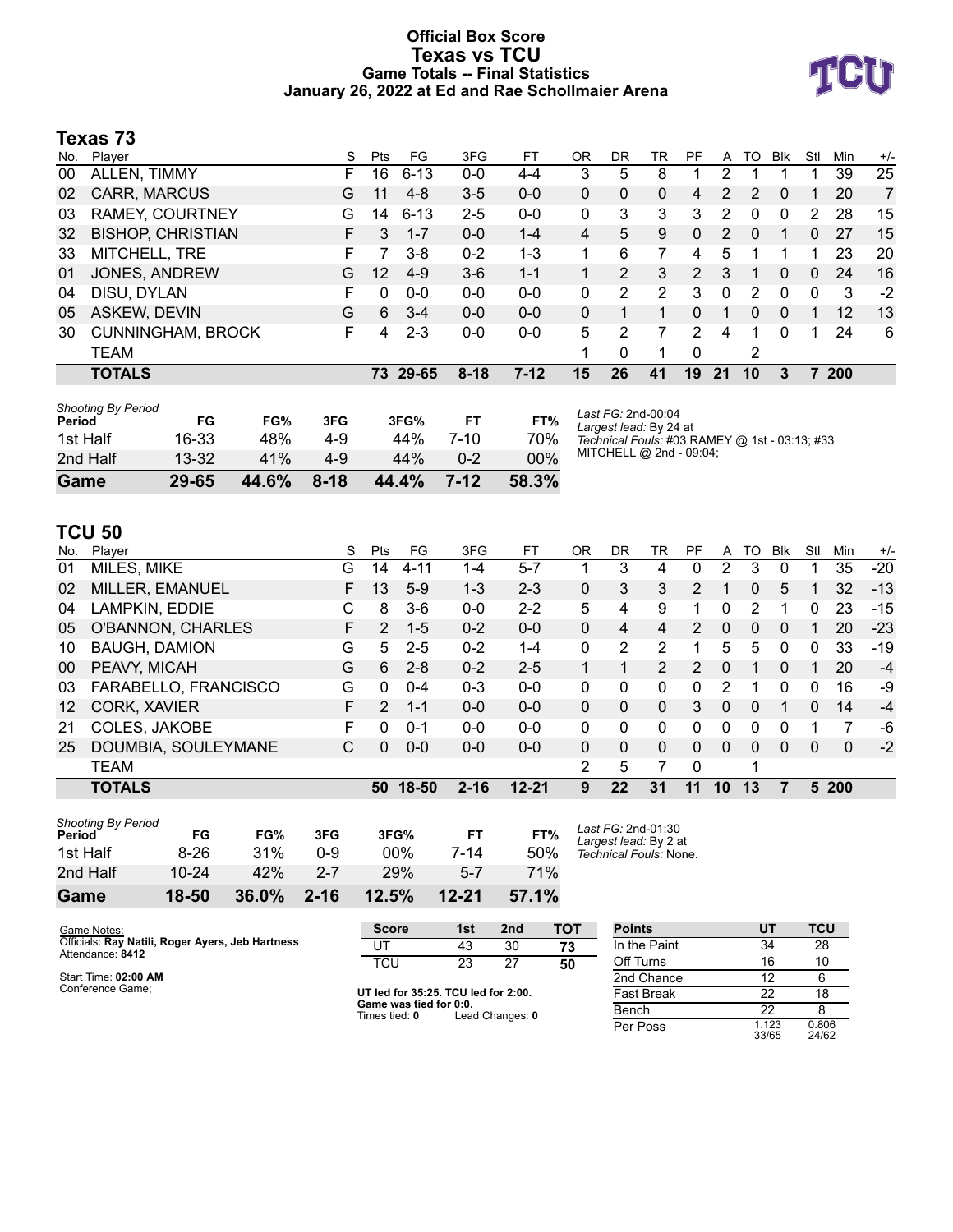#### **Official Box Score Texas vs TCU First Half Statistics Only January 26, 2022 at Ed and Rae Schollmaier Arena**



# **Texas 43**

| No. | Player                   | S  | <b>Pts</b>    | <b>FG</b> | 3FG     | <b>FT</b> | <b>OR</b> | <b>DR</b> | TR | PF       | A        | TO | <b>B</b> lk | Stl      | Min | $+/-$ |
|-----|--------------------------|----|---------------|-----------|---------|-----------|-----------|-----------|----|----------|----------|----|-------------|----------|-----|-------|
| 00  | ALLEN, TIMMY             | F. | 12            | 4-6       | $0 - 0$ | $4 - 4$   |           | 4         | 5  |          | っ        |    |             | 0        | 19  | 22    |
| 02  | <b>CARR, MARCUS</b>      | G  | 3             | $1 - 2$   | $1 - 1$ | $0 - 0$   | 0         | 0         | 0  | 2        |          |    | 0           |          | 8   | 6     |
| 03  | <b>RAMEY, COURTNEY</b>   | G  | 10            | $4 - 8$   | $2 - 4$ | $0-0$     | 0         |           |    | 2        |          | O  | 0           |          | 15  | 15    |
| 32  | <b>BISHOP, CHRISTIAN</b> |    |               | $0 - 3$   | $0 - 0$ | $1 - 2$   | 3         | 3         | 6  | 0        |          | 0  |             | 0        | 15  | 17    |
| 33  | MITCHELL, TRE            | F. | 5             | $2 - 5$   | $0 - 1$ | 1-3       | 0         | 5         | 5  | 2        | 3        |    | 0           |          | 15  | 22    |
| 01  | JONES, ANDREW            | G  | 6             | $2 - 6$   | $1 - 3$ | $1 - 1$   | 0         |           |    |          | 3        |    | 0           | 0        | 15  | 17    |
| 04  | DISU, DYLAN              | F  | 0             | $0 - 0$   | $0 - 0$ | $0 - 0$   | 0         | 2         | 2  | 3        | $\Omega$ | 2  | 0           | $\Omega$ | 3   | $-2$  |
| 05  | ASKEW, DEVIN             | G  | $\mathcal{P}$ | $1 - 1$   | $0 - 0$ | $0 - 0$   | 0         | 0         | 0  | $\Omega$ | $\Omega$ | 0  | $\Omega$    | $\Omega$ | 3   | 2     |
| 30  | <b>CUNNINGHAM, BROCK</b> | F. | 4             | $2 - 2$   | $0 - 0$ | $0 - 0$   | 3         | 0         | 3  | 2        | $\Omega$ | 1  | 0           | 0        | 8   | 1     |
|     | <b>TEAM</b>              |    |               | $0 - 0$   |         |           |           | 0         | 1. | $\Omega$ |          |    |             |          |     |       |
|     | <b>TOTALS</b>            |    | 43            | 16-33     | 4-9     | $7 - 10$  | 8         | 16        | 24 | 13       | 11       | 8  | 2           | 3        | 100 |       |

| <b>Shooting By Period</b><br>Period | FG    | FG%   | 3FG      | 3FG%  | FТ       | FT%   | Last FG Half: UT 2nd-00:04 |
|-------------------------------------|-------|-------|----------|-------|----------|-------|----------------------------|
| 1st Half                            | 16-33 | 48%   | 4-9      | 44%   | 7-10     | 70%   |                            |
| Game                                | 29-65 | 44.6% | $8 - 18$ | 44.4% | $7 - 12$ | 58.3% |                            |

# **TCU 23**

| No. | Player                   | S  | <b>Pts</b> | <b>FG</b> | 3FG     | <b>FT</b> | <b>OR</b> | <b>DR</b> | TR             | PF             | A        | TO | <b>Blk</b> | Stl | Min             | $+/-$ |
|-----|--------------------------|----|------------|-----------|---------|-----------|-----------|-----------|----------------|----------------|----------|----|------------|-----|-----------------|-------|
| 01  | MILES, MIKE              | G  | 9          | $3 - 8$   | $0 - 2$ | $3 - 5$   | 0         |           |                | 0              | 0        | 2  | 0          |     | 18              | $-22$ |
| 02  | MILLER, EMANUEL          | F  | 3          | $1 - 5$   | $0 - 2$ | $1 - 2$   | 0         | 0         | 0              |                |          | 0  | 4          |     | 14              | $-13$ |
| 04  | LAMPKIN, EDDIE           | С  | 4          | $1 - 2$   | $0 - 0$ | $2 - 2$   | 2         | 2         | 4              |                | 0        |    | 0          | 0   | 13              | -14   |
| 05  | <b>O'BANNON, CHARLES</b> | F. | 0          | $0 - 2$   | $0 - 2$ | $0 - 0$   | $\Omega$  | 3         | 3              | $\overline{2}$ | $\Omega$ | 0  | 0          | 0   | 10 <sup>°</sup> | $-20$ |
| 10  | <b>BAUGH, DAMION</b>     | G  | 3          | $1 - 2$   | $0 - 1$ | $1 - 2$   | $\Omega$  | $\Omega$  | 0              |                | 1        | 4  | 0          | 0   | 15              | $-19$ |
| 00  | PEAVY, MICAH             | G  | 4          | $2 - 5$   | $0 - 1$ | $0 - 3$   | 1         | 1         | $\overline{2}$ | $\mathcal{P}$  | $\Omega$ | 0  | $\Omega$   |     | 12              | $-7$  |
| 03  | FARABELLO, FRANCISCO     | G  | 0          | $0 - 1$   | $0 - 1$ | $0 - 0$   | $\Omega$  | 0         | 0              | 0              | 2        | 0  | 0          | 0   | 8               | 2     |
| 12  | CORK, XAVIER             | F  | 0          | $0 - 0$   | $0 - 0$ | $0 - 0$   | $\Omega$  | $\Omega$  | 0              |                | 0        | 0  |            | 0   | 5               | $-4$  |
| 21  | COLES, JAKOBE            | F  | 0          | $0 - 1$   | $0 - 0$ | $0 - 0$   | $\Omega$  | $\Omega$  | 0              | 0              | $\Omega$ | 0  | 0          |     | 4               | $-1$  |
| 25  | DOUMBIA, SOULEYMANE      | C. | $\Omega$   | $0 - 0$   | $0 - 0$ | $0 - 0$   | $\Omega$  | 0         | 0              | 0              | $\Omega$ | 0  | 0          | 0   | 0               | $-2$  |
|     | <b>TEAM</b>              |    |            | $0 - 0$   |         |           | 4         | 3         | 4              | 0              |          |    |            |     |                 |       |
|     | <b>TOTALS</b>            |    | 23         | $8 - 26$  | $0 - 9$ | $7 - 14$  | 4         | 10        | 14             | 8              | 4        | 8  | 5          | 4   | 100             |       |

| <b>Shooting By Period</b><br>Period | FG    | FG%   | 3FG      | 3FG%  |           | FT%   |
|-------------------------------------|-------|-------|----------|-------|-----------|-------|
| 1st Half                            | 8-26  | 31%   | ი-9      | 00%   | 7-14      | 50%   |
| Game                                | 18-50 | 36.0% | $2 - 16$ | 12.5% | $12 - 21$ | 57.1% |

*Last FG Half:* TCU 2nd-01:30

| Game Notes:                                                          | <b>Score</b> | 1st | 2 <sub>nd</sub> | <b>TOT</b> | <b>Points (This Period)</b> | UΤ             | <b>TCU</b>     |
|----------------------------------------------------------------------|--------------|-----|-----------------|------------|-----------------------------|----------------|----------------|
| Officials: Ray Natili, Roger Ayers, Jeb Hartness<br>Attendance: 8412 | UT           | 43  | 30              | 73         | In the Paint                | 20             | 14             |
|                                                                      | TCU          | 23  | 27              | 50         | Off Turns                   | 10             |                |
| Start Time: 02:00 AM                                                 |              |     |                 |            | 2nd Chance                  |                |                |
| Conference Game:                                                     |              |     |                 |            | Fast Break                  | 15             |                |
|                                                                      |              |     |                 |            | Bench                       | 12             |                |
|                                                                      |              |     |                 |            | Per Poss                    | 1.132<br>20/38 | 0.622<br>12/37 |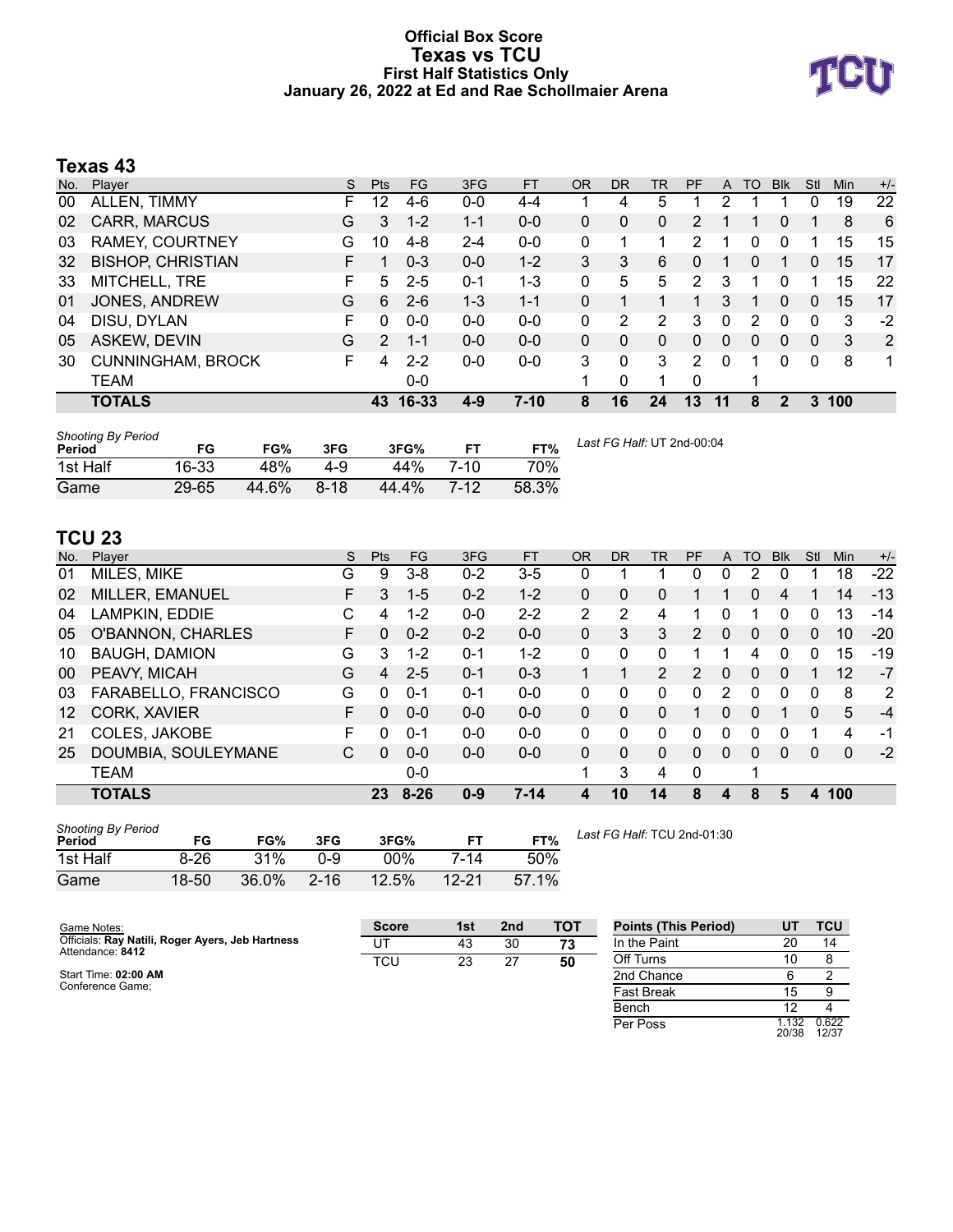#### **Official Play-By-Play Texas vs TCU First Half January 26, 2022 at Ed and Rae Schollmaier Arena**



#### **Period 1**

<mark>Starters:</mark><br>Texas: 0 ALLEN,TIMMY (F); 2 CARR,MARCUS (G); 3 RAMEY,COURTNEY (G); 32 BISHOP,CHRISTIAN (F); 33 MITCHELL,TRE (F);<br>TCU: 1 MILES,MIKE (G); 2 MILLER,EMANUEL (F); 4 LAMPKIN,EDDIE (C); 5 O'BANNON,CHARLES (F); 10 BAUG

| <b>Time</b> | <b>VISITORS: Texas</b>             | <b>Score</b> | <b>Margin</b>  | <b>HOME: TCU</b>                   |
|-------------|------------------------------------|--------------|----------------|------------------------------------|
| 19:38       |                                    | $2 - 0$      | H <sub>2</sub> | GOOD! LAYUP by MILES, MIKE         |
| 19:20       | MISSED JUMPER by CARR, MARCUS      |              |                |                                    |
| 19:15       | REBOUND (OFF) by ALLEN, TIMMY      |              |                |                                    |
| 19:15       | GOOD! LAYUP by ALLEN, TIMMY        | $2 - 2$      | $\mathsf{T}$   |                                    |
| 19:05       |                                    | $4 - 2$      | H <sub>2</sub> | GOOD! LAYUP by MILES, MIKE         |
| 19:05       |                                    |              |                | ASSIST by BAUGH, DAMION            |
| 18:40       | GOOD! JUMPER by MITCHELL, TRE      | $4 - 4$      | $\mathsf T$    |                                    |
| 18:40       | ASSIST by BISHOP, CHRISTIAN        |              |                |                                    |
| 18:25       |                                    |              |                | MISSED 3PTR by MILLER, EMANUEL     |
| 18:19       | REBOUND (DEF) by ALLEN, TIMMY      |              |                |                                    |
| 18:15       | GOOD! 3PTR by CARR, MARCUS [FB]    | $4 - 7$      | $V_3$          |                                    |
| 18:15       | ASSIST by ALLEN, TIMMY             |              |                |                                    |
| 17:55       |                                    |              |                | MISSED LAYUP by MILLER, EMANUEL    |
| 17:52       | REBOUND (DEF) by ALLEN, TIMMY      |              |                |                                    |
| 17:46       | MISSED 3PTR by RAMEY, COURTNEY     |              |                |                                    |
| 17:43       |                                    |              |                | REBOUND (DEF) by O'BANNON, CHARLES |
| 17:36       |                                    |              |                | TURNOVER by MILES, MIKE            |
| 17:36       |                                    |              |                | SUB OUT: LAMPKIN, EDDIE            |
| 17:36       |                                    |              |                | SUB IN: CORK, XAVIER               |
| 17:27       | TURNOVER by CARR, MARCUS           |              |                |                                    |
| 17:27       |                                    |              |                | STEAL by MILES, MIKE               |
| 17:22       |                                    | $6 - 7$      | V <sub>1</sub> | GOOD! LAYUP by BAUGH, DAMION [FB]  |
| 17:22       |                                    |              |                | ASSIST by MILLER, EMANUEL          |
| 16:59       |                                    |              |                | FOUL by O'BANNON, CHARLES          |
| 16:59       |                                    |              |                | SUB OUT: O'BANNON, CHARLES         |
| 16:59       |                                    |              |                | SUB IN: PEAVY, MICAH               |
| 16:55       | MISSED JUMPER by MITCHELL, TRE     |              |                |                                    |
| 16:55       |                                    |              |                | REBOUND (DEF) by TEAM              |
| 16:55       |                                    |              |                | BLOCK by CORK, XAVIER              |
| 16:29       |                                    | $8 - 7$      | H <sub>1</sub> | GOOD! JUMPER by PEAVY, MICAH       |
| 16:03       | MISSED LAYUP by BISHOP, CHRISTIAN  |              |                |                                    |
| 16:03       |                                    |              |                | BLOCK by MILLER, EMANUEL           |
| 15:58       | MISSED LAYUP by ALLEN, TIMMY       |              |                |                                    |
| 15:58       |                                    |              |                | BLOCK by MILLER, EMANUEL           |
| 15:58       | REBOUND (OFF) by TEAM              |              |                |                                    |
| 15:58       | <b>TIMEOUT MEDIA</b>               |              |                |                                    |
| 15:58       |                                    |              |                | SUB OUT: MILLER, EMANUEL           |
| 15:58       |                                    |              |                | SUB IN: COLES, JAKOBE              |
| 15:58       | SUB OUT: BISHOP, CHRISTIAN         |              |                |                                    |
| 15:58       | SUB IN: DISU, DYLAN                |              |                |                                    |
| 15:57       | REBOUND (OFF) by BISHOP, CHRISTIAN |              |                |                                    |
| 15:55       | TURNOVER by TEAM                   |              |                |                                    |
| 15:28       |                                    |              |                | TURNOVER by MILES, MIKE            |
| 15:28       | STEAL by CARR, MARCUS              |              |                |                                    |
| 15:28       |                                    |              |                | SUB OUT: BAUGH, DAMION             |
| 15:28       |                                    |              |                | SUB IN: FARABELLO, FRANCISCO       |
| 15:28       | SUB OUT: RAMEY, COURTNEY           |              |                |                                    |
| 15:28       | SUB IN: JONES, ANDREW              |              |                |                                    |
| 15:17       |                                    |              |                | FOUL by CORK, XAVIER               |
| 15:17       | MISSED FT by MITCHELL, TRE         |              |                |                                    |
|             | REBOUND (DEADB) by TEAM            |              |                |                                    |
| 15:17       |                                    |              |                |                                    |
| 15:17       |                                    |              |                | SUB OUT: CORK, XAVIER              |
| 15:17       |                                    |              |                | SUB IN: LAMPKIN, EDDIE             |
| 15:17       | GOOD! FT by MITCHELL, TRE          | $8 - 8$      | T              |                                    |
| 15:02       |                                    |              |                | MISSED LAYUP by PEAVY, MICAH       |
| 15:02       | BLOCK by ALLEN, TIMMY              |              |                |                                    |
| 14:57       | REBOUND (DEF) by DISU, DYLAN       |              |                |                                    |
| 14:52       | GOOD! LAYUP by ALLEN, TIMMY        | $8 - 10$     | V <sub>2</sub> |                                    |
| 14:52       | ASSIST by JONES, ANDREW            |              |                |                                    |
| 14:28       |                                    |              |                | MISSED 3PTR by PEAVY, MICAH        |
| 14:25       |                                    |              |                | REBOUND (OFF) by LAMPKIN, EDDIE    |
| 14:25       | FOUL by MITCHELL, TRE              |              |                |                                    |
| 14:25       |                                    |              |                | SUB OUT: MILES, MIKE               |
| 14:25       |                                    |              |                | SUB OUT: COLES, JAKOBE             |
| 14:25       |                                    |              |                | SUB IN: MILLER, EMANUEL            |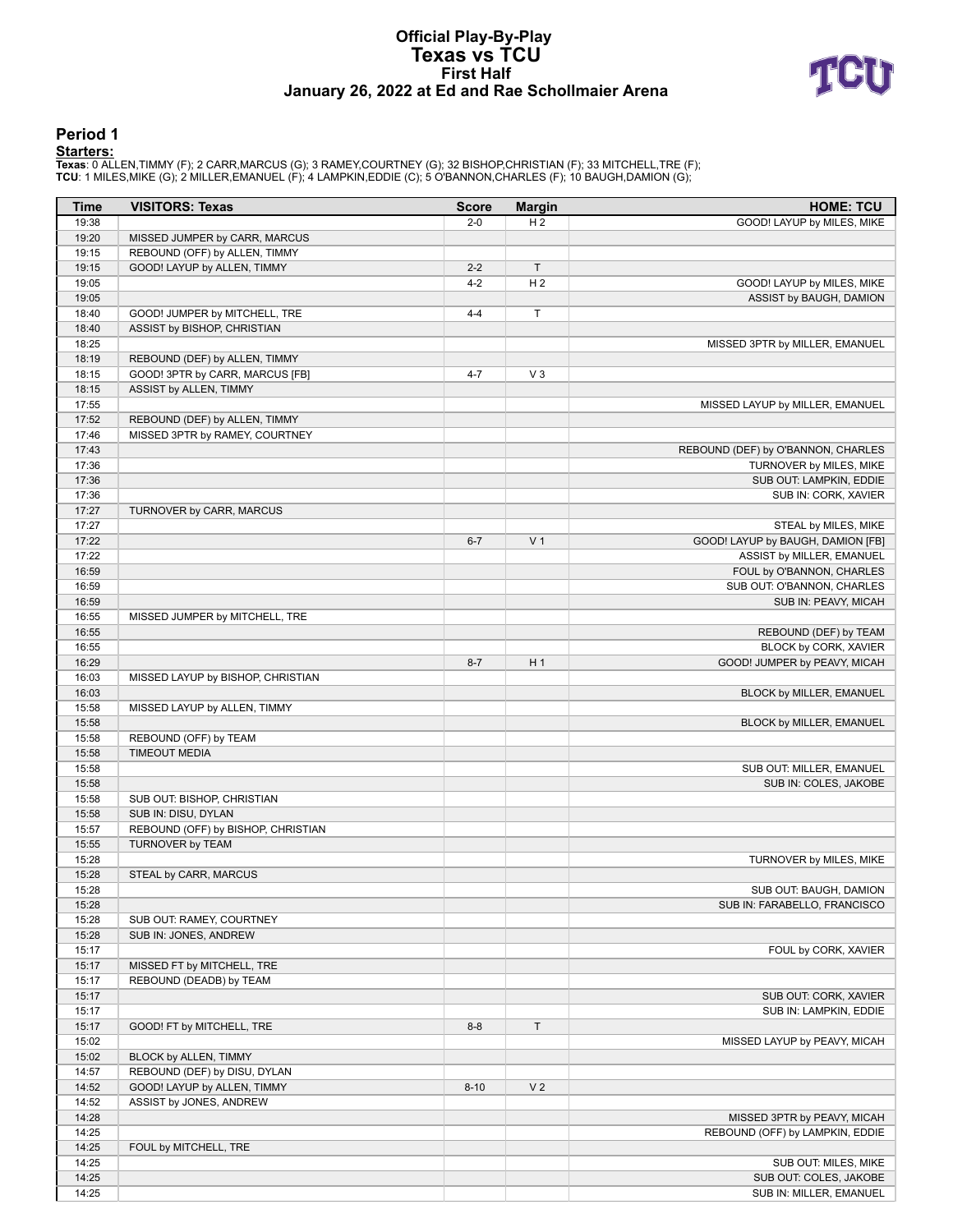| <b>Time</b>    | <b>VISITORS: Texas</b>                                         | <b>Score</b>         | <b>Margin</b>           | <b>HOME: TCU</b>                                     |
|----------------|----------------------------------------------------------------|----------------------|-------------------------|------------------------------------------------------|
| 14:25          |                                                                |                      |                         | SUB IN: BAUGH, DAMION                                |
| 14:25          | SUB OUT: ALLEN, TIMMY                                          |                      |                         |                                                      |
| 14:25          | SUB OUT: CARR, MARCUS                                          |                      |                         |                                                      |
| 14:25          | SUB OUT: MITCHELL, TRE                                         |                      |                         |                                                      |
| 14:25          | SUB IN: RAMEY, COURTNEY                                        |                      |                         |                                                      |
| 14:25          | SUB IN: CUNNINGHAM, BROCK                                      |                      |                         |                                                      |
| 14:25          | SUB IN: BISHOP, CHRISTIAN                                      |                      |                         |                                                      |
| 14:14          |                                                                |                      |                         | MISSED JUMPER by LAMPKIN, EDDIE                      |
| 14:11          | REBOUND (DEF) by DISU, DYLAN<br>FOUL by DISU, DYLAN            |                      |                         |                                                      |
| 14:04<br>14:04 | TURNOVER by DISU, DYLAN                                        |                      |                         |                                                      |
| 13:47          |                                                                | $10 - 10$            | $\mathsf T$             | GOOD! by LAMPKIN, EDDIE                              |
| 13:47          |                                                                |                      |                         | ASSIST by FARABELLO, FRANCISCO                       |
| 13:26          | MISSED JUMPER by JONES, ANDREW                                 |                      |                         |                                                      |
| 13:24          | MISSED LAYUP by BISHOP, CHRISTIAN                              |                      |                         |                                                      |
| 13:24          |                                                                |                      |                         | BLOCK by MILLER, EMANUEL                             |
| 13:23          | REBOUND (OFF) by BISHOP, CHRISTIAN                             |                      |                         |                                                      |
| 13:23          | REBOUND (OFF) by BISHOP, CHRISTIAN                             |                      |                         |                                                      |
| 13:22          | MISSED LAYUP by BISHOP, CHRISTIAN                              |                      |                         |                                                      |
| 13:22          |                                                                |                      |                         | REBOUND (DEF) by PEAVY, MICAH                        |
| 13:22          |                                                                |                      |                         | BLOCK by MILLER, EMANUEL                             |
| 13:19          |                                                                |                      |                         | TURNOVER by BAUGH, DAMION                            |
| 13:17          | SUB OUT: DISU, DYLAN                                           |                      |                         |                                                      |
| 13:17          | SUB IN: CARR, MARCUS                                           |                      |                         |                                                      |
| 13:05          | MISSED 3PTR by JONES, ANDREW                                   |                      |                         |                                                      |
| 13:02          |                                                                |                      |                         | REBOUND (DEF) by LAMPKIN, EDDIE                      |
| 12:56<br>12:54 |                                                                |                      |                         | MISSED 3PTR by FARABELLO, FRANCISCO                  |
| 12:53          |                                                                |                      |                         | REBOUND (OFF) by TEAM<br>SUB OUT: PEAVY, MICAH       |
| 12:53          |                                                                |                      |                         | SUB OUT: FARABELLO, FRANCISCO                        |
| 12:53          |                                                                |                      |                         | SUB IN: MILES, MIKE                                  |
| 12:53          |                                                                |                      |                         | SUB IN: O'BANNON, CHARLES                            |
| 12:53          | SUB OUT: JONES, ANDREW                                         |                      |                         |                                                      |
| 12:53          | SUB IN: ALLEN, TIMMY                                           |                      |                         |                                                      |
| 12:53          | SUB OUT: CUNNINGHAM, BROCK                                     |                      |                         |                                                      |
| 12:53          | SUB IN: MITCHELL, TRE                                          |                      |                         |                                                      |
| 12:45          |                                                                |                      |                         | MISSED JUMPER by MILLER, EMANUEL                     |
| 12:40          | REBOUND (DEF) by RAMEY, COURTNEY                               |                      |                         |                                                      |
| 12:34          |                                                                |                      |                         | FOUL by LAMPKIN, EDDIE                               |
| 12:34          | GOOD! FT by ALLEN, TIMMY                                       | $10 - 11$            | V <sub>1</sub>          |                                                      |
| 12:34          | GOOD! FT by ALLEN, TIMMY                                       | $10 - 12$            | V <sub>2</sub>          |                                                      |
| 12:19          |                                                                |                      |                         | TURNOVER by BAUGH, DAMION                            |
| 12:19          | STEAL by RAMEY, COURTNEY                                       |                      |                         |                                                      |
| 12:16          |                                                                |                      |                         | FOUL by BAUGH, DAMION                                |
| 12:16<br>12:16 | GOOD! FT by ALLEN, TIMMY [FB]<br>GOOD! FT by ALLEN, TIMMY [FB] | $10-13$<br>$10 - 14$ | $V_3$<br>V <sub>4</sub> |                                                      |
| 12:16          | FOUL by CARR, MARCUS                                           |                      |                         |                                                      |
| 12:16          | SUB OUT: CARR, MARCUS                                          |                      |                         |                                                      |
| 12:16          | SUB IN: JONES, ANDREW                                          |                      |                         |                                                      |
| 12:08          |                                                                |                      |                         | TURNOVER by BAUGH, DAMION                            |
| 12:01          | GOOD! LAYUP by ALLEN, TIMMY [FB]                               | $10 - 16$            | $V_6$                   |                                                      |
| 12:01          | ASSIST by MITCHELL, TRE                                        |                      |                         |                                                      |
| 11:43          |                                                                |                      |                         | TURNOVER by BAUGH, DAMION                            |
| 11:43          | STEAL by MITCHELL, TRE                                         |                      |                         |                                                      |
| 11:33          | GOOD! 3PTR by RAMEY, COURTNEY [FB]                             | $10-19$              | V <sub>9</sub>          |                                                      |
| 11:33          | ASSIST by JONES, ANDREW                                        |                      |                         |                                                      |
| 11:30          |                                                                |                      |                         | TIMEOUT 30SEC                                        |
| 11:30          |                                                                |                      |                         | SUB OUT: LAMPKIN, EDDIE                              |
| 11:30          |                                                                |                      |                         | SUB IN: CORK, XAVIER                                 |
| 11:03          |                                                                |                      |                         | MISSED 3PTR by MILES, MIKE                           |
| 10:59          | REBOUND (DEF) by JONES, ANDREW                                 |                      |                         |                                                      |
| 10:53          | TURNOVER by JONES, ANDREW                                      |                      |                         |                                                      |
| 10:53          |                                                                |                      |                         | SUB OUT: MILLER, EMANUEL                             |
| 10:53<br>10:34 |                                                                |                      |                         | SUB IN: PEAVY, MICAH<br>MISSED 3PTR by BAUGH, DAMION |
| 10:31          | REBOUND (DEF) by BISHOP, CHRISTIAN                             |                      |                         |                                                      |
| 10:16          | GOOD! LAYUP by MITCHELL, TRE                                   | $10 - 21$            | V <sub>11</sub>         |                                                      |
| 10:16          |                                                                |                      |                         | FOUL by O'BANNON, CHARLES                            |
| 10:16          |                                                                |                      |                         | SUB OUT: CORK, XAVIER                                |
| 10:16          |                                                                |                      |                         | SUB IN: LAMPKIN, EDDIE                               |
| 10:16          | MISSED FT by MITCHELL, TRE                                     |                      |                         |                                                      |
| 10:15          |                                                                |                      |                         | REBOUND (DEF) by LAMPKIN, EDDIE                      |
| 09:58          | FOUL by RAMEY, COURTNEY                                        |                      |                         |                                                      |
| 09:58          |                                                                |                      |                         | SUB OUT: BAUGH, DAMION                               |
| 09:58          |                                                                |                      |                         | SUB IN: FARABELLO, FRANCISCO                         |
| 09:58          | SUB OUT: RAMEY, COURTNEY                                       |                      |                         |                                                      |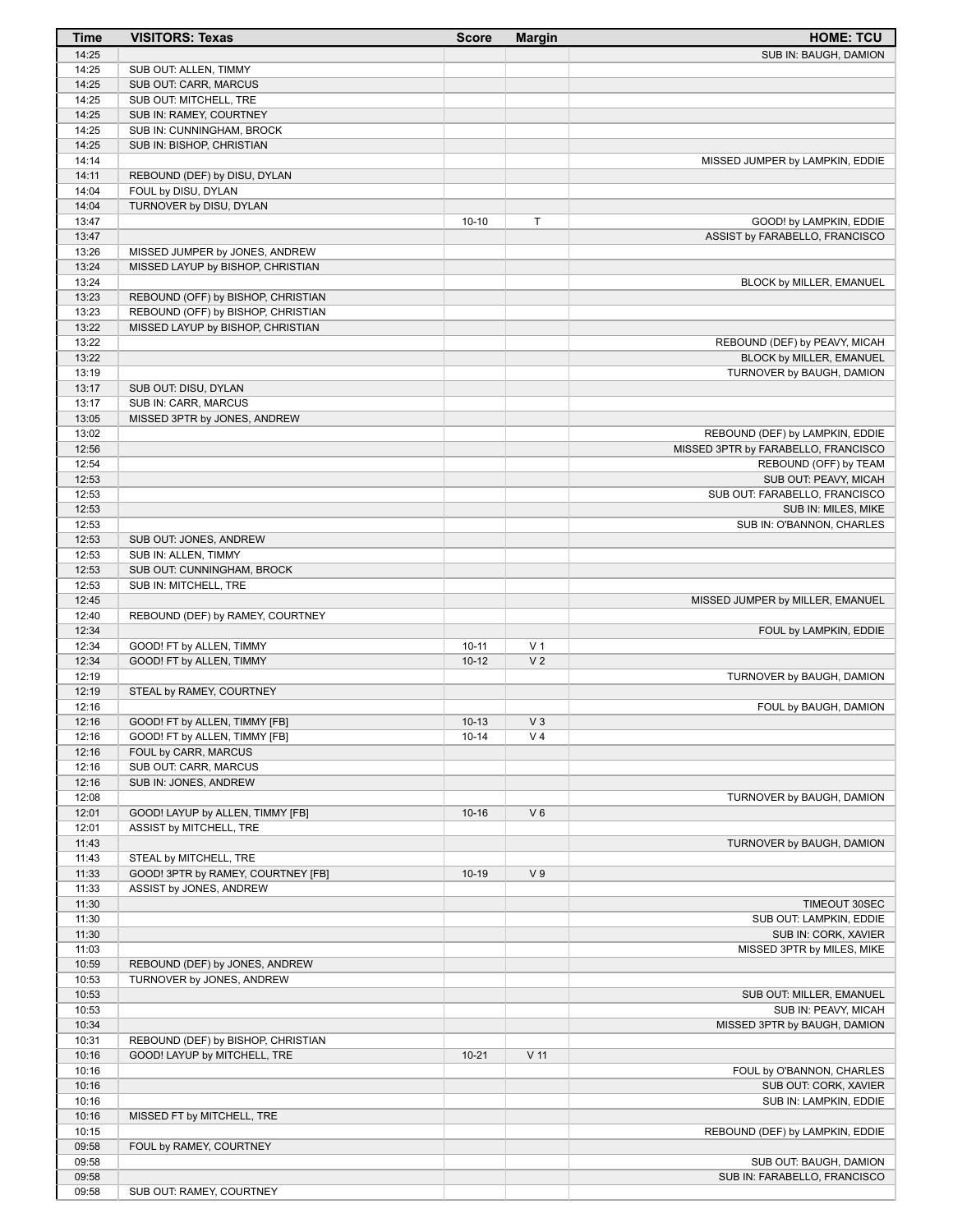| Time           | <b>VISITORS: Texas</b>                                   | <b>Score</b> | <b>Margin</b>   | <b>HOME: TCU</b>                                          |
|----------------|----------------------------------------------------------|--------------|-----------------|-----------------------------------------------------------|
| 09:58          | SUB IN: CARR, MARCUS                                     |              |                 |                                                           |
| 09:47          |                                                          | $12 - 21$    | V <sub>9</sub>  | GOOD! LAYUP by PEAVY, MICAH                               |
| 09:29          | TURNOVER by ALLEN, TIMMY                                 |              |                 |                                                           |
| 09:29<br>09:22 |                                                          |              |                 | STEAL by PEAVY, MICAH<br>MISSED 3PTR by O'BANNON, CHARLES |
| 09:20          | REBOUND (DEF) by ALLEN, TIMMY                            |              |                 |                                                           |
| 09:06          | GOOD! LAYUP by ALLEN, TIMMY                              | $12 - 23$    | V <sub>11</sub> |                                                           |
| 09:06          | ASSIST by CARR, MARCUS                                   |              |                 |                                                           |
| 08:54          | FOUL by CARR, MARCUS                                     |              |                 |                                                           |
| 08:54          |                                                          |              |                 | SUB OUT: O'BANNON, CHARLES                                |
| 08:54          |                                                          |              |                 | SUB IN: COLES, JAKOBE                                     |
| 08:54          | SUB OUT: CARR, MARCUS                                    |              |                 |                                                           |
| 08:54          | SUB OUT: BISHOP, CHRISTIAN                               |              |                 |                                                           |
| 08:54<br>08:54 | SUB OUT: MITCHELL, TRE<br>SUB IN: RAMEY, COURTNEY        |              |                 |                                                           |
| 08:54          | SUB IN: DISU, DYLAN                                      |              |                 |                                                           |
| 08:54          | SUB IN: CUNNINGHAM, BROCK                                |              |                 |                                                           |
| 08:47          |                                                          | 14-23        | V <sub>9</sub>  | GOOD! JUMPER by MILES, MIKE                               |
| 08:27          | FOUL by DISU, DYLAN                                      |              |                 |                                                           |
| 08:27          | TURNOVER by DISU, DYLAN                                  |              |                 |                                                           |
| 08:19          |                                                          |              |                 | MISSED 3PTR by MILES, MIKE                                |
| 08:16          |                                                          |              |                 | REBOUND (OFF) by LAMPKIN, EDDIE                           |
| 08:16<br>08:16 | FOUL by DISU, DYLAN                                      | 15-23        | $V_8$           | GOOD! FT by LAMPKIN, EDDIE [FB]                           |
| 08:16          | SUB OUT: DISU, DYLAN                                     |              |                 |                                                           |
| 08:16          | SUB IN: BISHOP, CHRISTIAN                                |              |                 |                                                           |
| 08:16          |                                                          | $16 - 23$    | V <sub>7</sub>  | GOOD! FT by LAMPKIN, EDDIE [FB]                           |
| 07:52          | GOOD! JUMPER by RAMEY, COURTNEY                          | 16-25        | V <sub>9</sub>  |                                                           |
| 07:37          |                                                          |              |                 | TURNOVER by LAMPKIN, EDDIE                                |
| 07:37          | <b>TIMEOUT MEDIA</b>                                     |              |                 |                                                           |
| 07:37<br>07:37 |                                                          |              |                 | SUB OUT: LAMPKIN, EDDIE<br>SUB IN: MILLER, EMANUEL        |
| 07:37          | SUB OUT: BISHOP, CHRISTIAN                               |              |                 |                                                           |
| 07:37          | SUB IN: MITCHELL, TRE                                    |              |                 |                                                           |
| 07:27          | TURNOVER by MITCHELL, TRE                                |              |                 |                                                           |
| 07:27          |                                                          |              |                 | STEAL by COLES, JAKOBE                                    |
| 07:21          |                                                          |              |                 | MISSED LAYUP by MILES, MIKE                               |
| 07:21          |                                                          |              |                 | REBOUND (OFF) by PEAVY, MICAH                             |
| 07:21<br>07:21 | FOUL by JONES, ANDREW                                    |              |                 | MISSED FT by PEAVY, MICAH [FB]                            |
| 07:19          | REBOUND (DEF) by MITCHELL, TRE                           |              |                 |                                                           |
| 07:03          | MISSED JUMPER by JONES, ANDREW                           |              |                 |                                                           |
| 06:59          |                                                          |              |                 | REBOUND (DEF) by MILES, MIKE                              |
| 06:44          |                                                          |              |                 | MISSED LAYUP by COLES, JAKOBE                             |
| 06:41          | REBOUND (DEF) by MITCHELL, TRE                           |              |                 |                                                           |
| 06:21          | MISSED JUMPER by RAMEY, COURTNEY                         |              |                 |                                                           |
| 06:20          |                                                          |              |                 | REBOUND (DEF) by TEAM                                     |
| 06:20<br>06:20 |                                                          |              |                 | SUB OUT: FARABELLO, FRANCISCO<br>SUB OUT: COLES, JAKOBE   |
| 06:20          |                                                          |              |                 | SUB IN: BAUGH, DAMION                                     |
| 06:20          |                                                          |              |                 | SUB IN: DOUMBIA, SOULEYMANE                               |
| 05:54          |                                                          |              |                 | MISSED LAYUP by MILES, MIKE                               |
| 05:51          | REBOUND (DEF) by MITCHELL, TRE                           |              |                 |                                                           |
| 05:49          | GOOD! LAYUP by RAMEY, COURTNEY [FB]                      | 16-27        | V <sub>11</sub> |                                                           |
| 05:49          | ASSIST by MITCHELL, TRE                                  |              |                 |                                                           |
| 05:49<br>05:49 |                                                          |              |                 | SUB IN: LAMPKIN, EDDIE<br>SUB OUT: DOUMBIA, SOULEYMANE    |
| 05:43          | FOUL by CUNNINGHAM, BROCK                                |              |                 |                                                           |
| 05:43          |                                                          |              |                 | MISSED FT by MILLER, EMANUEL [FB]                         |
| 05:43          |                                                          |              |                 | REBOUND (DEADB) by TEAM                                   |
| 05:43          |                                                          | $17 - 27$    | $V$ 10          | GOOD! FT by MILLER, EMANUEL [FB]                          |
| 05:20          | MISSED JUMPER by RAMEY, COURTNEY                         |              |                 |                                                           |
| 05:17          | REBOUND (OFF) by CUNNINGHAM, BROCK                       |              |                 |                                                           |
| 05:14          | MISSED 3PTR by MITCHELL, TRE                             |              |                 |                                                           |
| 05:10          | REBOUND (OFF) by CUNNINGHAM, BROCK                       |              |                 |                                                           |
| 05:03<br>05:03 | GOOD! 3PTR by JONES, ANDREW<br>ASSIST by RAMEY, COURTNEY | 17-30        | V <sub>13</sub> |                                                           |
| 04:41          | FOUL by ALLEN, TIMMY                                     |              |                 |                                                           |
| 04:40          |                                                          |              |                 | MISSED FT by MILES, MIKE                                  |
| 04:40          |                                                          |              |                 | REBOUND (DEADB) by TEAM                                   |
| 04:40          |                                                          | 18-30        | V <sub>12</sub> | GOOD! FT by MILES, MIKE                                   |
| 04:40          | SUB OUT: MITCHELL, TRE                                   |              |                 |                                                           |
| 04:40<br>04:40 | SUB IN: BISHOP, CHRISTIAN                                | 19-30        | V <sub>11</sub> | GOOD! FT by MILES, MIKE                                   |
| 04:26          | GOOD! LAYUP by CUNNINGHAM, BROCK                         | 19-32        | V <sub>13</sub> |                                                           |
| 04:26          | ASSIST by ALLEN, TIMMY                                   |              |                 |                                                           |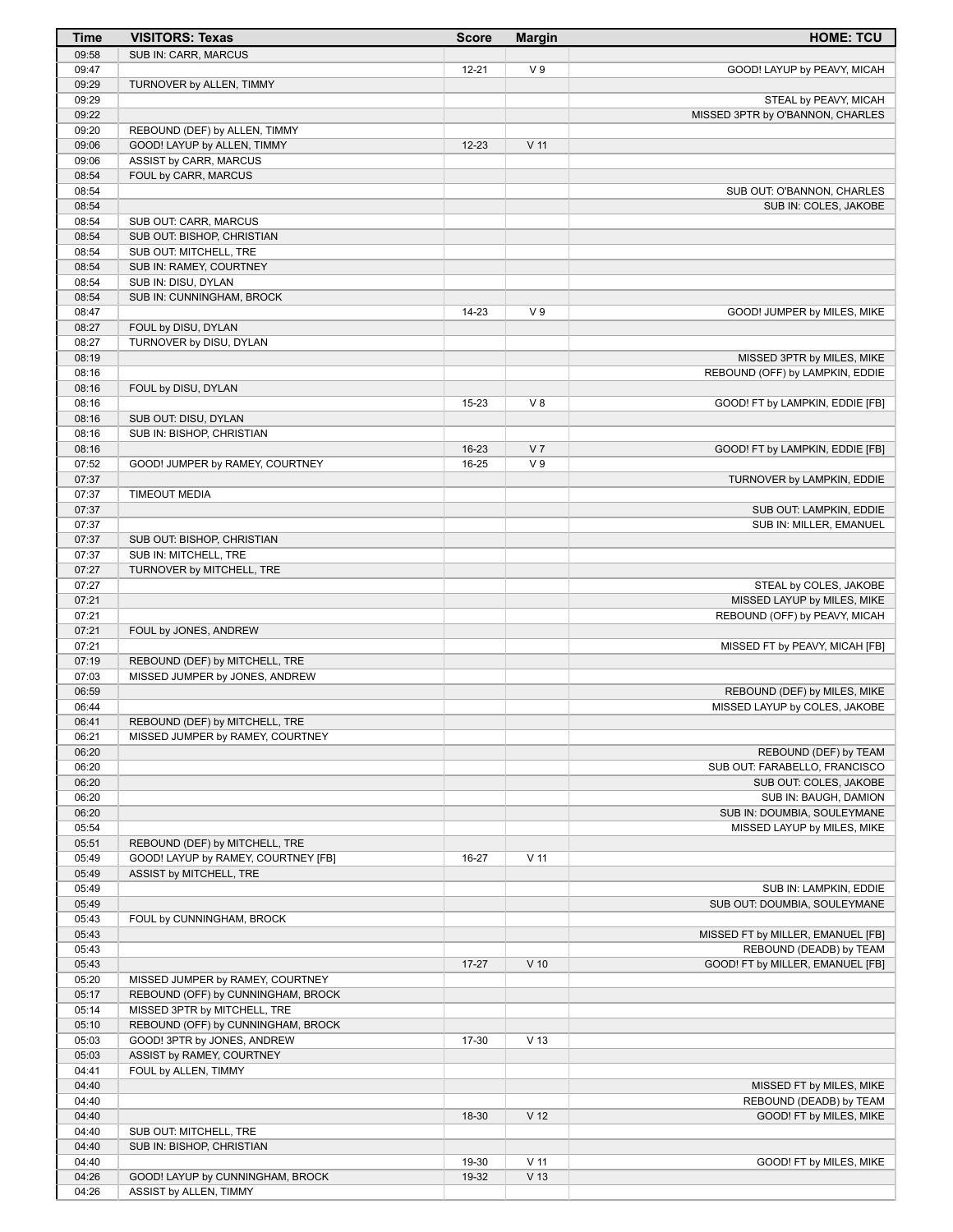| <b>Time</b> | <b>VISITORS: Texas</b>             | <b>Score</b> | <b>Margin</b>   | <b>HOME: TCU</b>                    |
|-------------|------------------------------------|--------------|-----------------|-------------------------------------|
| 04:14       |                                    |              |                 | <b>TURNOVER by TEAM</b>             |
| 04:14       |                                    |              |                 | SUB OUT: MILLER, EMANUEL            |
| 04:14       |                                    |              |                 | SUB IN: O'BANNON, CHARLES           |
| 04:14       | <b>TIMEOUT MEDIA</b>               |              |                 |                                     |
| 03:48       | GOOD! LAYUP by CUNNINGHAM, BROCK   | 19-34        | V <sub>15</sub> |                                     |
| 03:48       | ASSIST by JONES, ANDREW            |              |                 |                                     |
| 03:36       | FOUL by CUNNINGHAM, BROCK          |              |                 |                                     |
| 03:36       |                                    |              |                 | MISSED FT by PEAVY, MICAH           |
| 03:36       |                                    |              |                 | REBOUND (DEADB) by TEAM             |
| 03:36       | SUB OUT: CUNNINGHAM, BROCK         |              |                 |                                     |
| 03:36       | SUB IN: MITCHELL, TRE              |              |                 |                                     |
| 03:36       |                                    |              |                 | SUB OUT: LAMPKIN, EDDIE             |
| 03:36       |                                    |              |                 | SUB IN: CORK, XAVIER                |
| 03:36       |                                    |              |                 | MISSED FT by PEAVY, MICAH           |
| 03:35       | REBOUND (DEF) by BISHOP, CHRISTIAN |              |                 |                                     |
| 03:17       | GOOD! 3PTR by RAMEY, COURTNEY      | 19-37        | V <sub>18</sub> |                                     |
| 03:17       | ASSIST by MITCHELL, TRE            |              |                 |                                     |
| 03:13       | FOUL (TECH) by RAMEY, COURTNEY     |              |                 |                                     |
| 03:13       |                                    |              |                 | MISSED FT by MILES, MIKE [FB]       |
| 03:13       |                                    |              |                 | REBOUND (DEADB) by TEAM             |
| 03:13       |                                    | 20-37        | V 17            | GOOD! FT by MILES, MIKE [FB]        |
| 02:52       |                                    |              |                 | MISSED LAYUP by PEAVY, MICAH        |
| 02:52       | BLOCK by BISHOP, CHRISTIAN         |              |                 |                                     |
| 02:48       | REBOUND (DEF) by MITCHELL, TRE     |              |                 |                                     |
| 02:43       | MISSED 3PTR by RAMEY, COURTNEY     |              |                 |                                     |
| 02:43       | REBOUND (DEADB) by TEAM            |              |                 |                                     |
| 02:43       |                                    |              |                 | FOUL by PEAVY, MICAH                |
| 02:43       |                                    |              |                 | FOUL by PEAVY, MICAH                |
| 02:43       |                                    |              |                 | SUB OUT: PEAVY, MICAH               |
| 02:43       |                                    |              |                 | SUB IN: MILLER, EMANUEL             |
| 02:43       | GOOD! FT by BISHOP, CHRISTIAN      | 20-38        | V <sub>18</sub> |                                     |
| 02:43       | SUB OUT: RAMEY, COURTNEY           |              |                 |                                     |
| 02:43       | SUB IN: ASKEW, DEVIN               |              |                 |                                     |
| 02:43       | MISSED FT by BISHOP, CHRISTIAN     |              |                 |                                     |
| 02:42       |                                    |              |                 | REBOUND (DEF) by O'BANNON, CHARLES  |
| 02:31       |                                    |              |                 | MISSED LAYUP by MILES, MIKE         |
| 02:29       | REBOUND (DEF) by BISHOP, CHRISTIAN |              |                 |                                     |
| 02:24       | GOOD! LAYUP by JONES, ANDREW [FB]  | 20-40        | V <sub>20</sub> |                                     |
| 02:24       |                                    |              |                 | FOUL by MILLER, EMANUEL             |
| 02:24       | GOOD! FT by JONES, ANDREW [FB]     | $20 - 41$    | V <sub>21</sub> |                                     |
| 02:06       |                                    |              |                 | MISSED 3PTR by O'BANNON, CHARLES    |
| 02:03       | REBOUND (DEF) by ALLEN, TIMMY      |              |                 |                                     |
| 01:51       | MISSED 3PTR by JONES, ANDREW       |              |                 |                                     |
| 01:47       |                                    |              |                 | REBOUND (DEF) by O'BANNON, CHARLES  |
| 01:43       |                                    |              |                 | SUB OUT: O'BANNON, CHARLES          |
| 01:43       |                                    |              |                 | SUB OUT: CORK, XAVIER               |
| 01:43       |                                    |              |                 | SUB IN: FARABELLO, FRANCISCO        |
| 01:43       |                                    |              |                 | SUB IN: LAMPKIN, EDDIE              |
| 01:32       |                                    |              |                 | MISSED 3PTR by MILLER, EMANUEL      |
| 01:28       | REBOUND (DEF) by MITCHELL, TRE     |              |                 |                                     |
| 01:16       | MISSED JUMPER by MITCHELL, TRE     |              |                 |                                     |
| 01:16       |                                    |              |                 | REBOUND (DEF) by TEAM               |
| 01:12       | FOUL by MITCHELL, TRE              |              |                 |                                     |
| 01:12       |                                    |              |                 | MISSED FT by BAUGH, DAMION [FB]     |
| 01:12       |                                    |              |                 | REBOUND (DEADB) by TEAM             |
| 01:12       | SUB OUT: MITCHELL, TRE             |              |                 |                                     |
| 01:12       |                                    |              |                 |                                     |
|             | SUB IN: CUNNINGHAM, BROCK          |              | V <sub>20</sub> | GOOD! FT by BAUGH, DAMION [FB]      |
| 01:12       |                                    | $21 - 41$    |                 |                                     |
| 00:48       | MISSED JUMPER by ALLEN, TIMMY      |              |                 |                                     |
| 00:45       | REBOUND (OFF) by CUNNINGHAM, BROCK |              |                 |                                     |
| 00:41       | TURNOVER by CUNNINGHAM, BROCK      |              |                 |                                     |
| 00:41       |                                    |              |                 | STEAL by MILLER, EMANUEL            |
| 00:41       | TIMEOUT 30SEC                      |              |                 |                                     |
| 00:33       |                                    | 23-41        | V <sub>18</sub> | GOOD! LAYUP by MILLER, EMANUEL [FB] |
| 00:33       |                                    |              |                 | ASSIST by FARABELLO, FRANCISCO      |
| 00:03       | GOOD! JUMPER by ASKEW, DEVIN       | 23-43        | V <sub>20</sub> |                                     |

**Texas 43, TCU 23**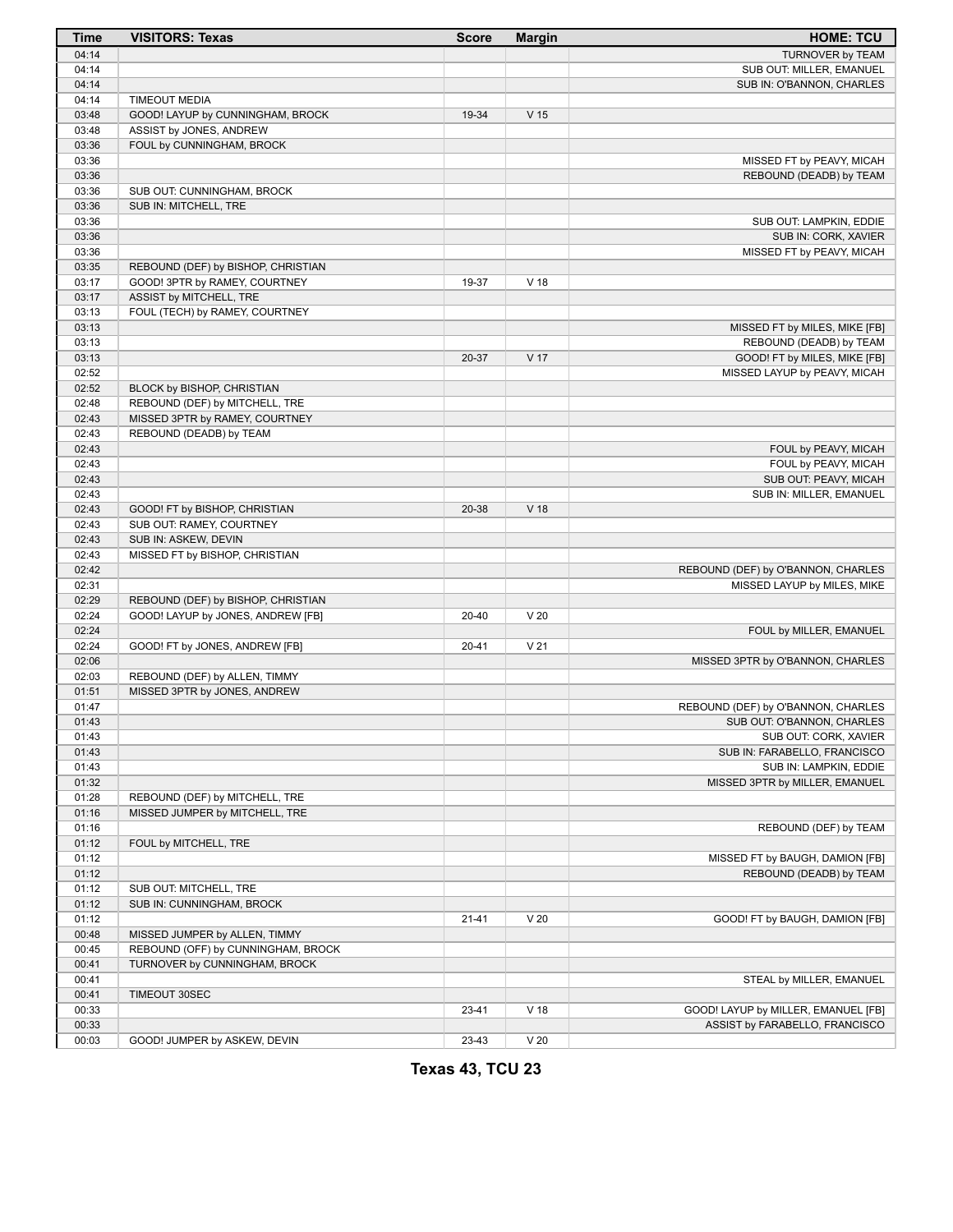| <b>Points (This Period)</b> | UT             | <b>TCU</b>     |
|-----------------------------|----------------|----------------|
| In the Paint                | 20             | 14             |
| Off Turns                   | 10             |                |
| 2nd Chance                  | 6              |                |
| <b>Fast Break</b>           | 15             |                |
| Bench                       | 12             |                |
| Per Poss                    | 1.132<br>20/38 | 0.622<br>12/37 |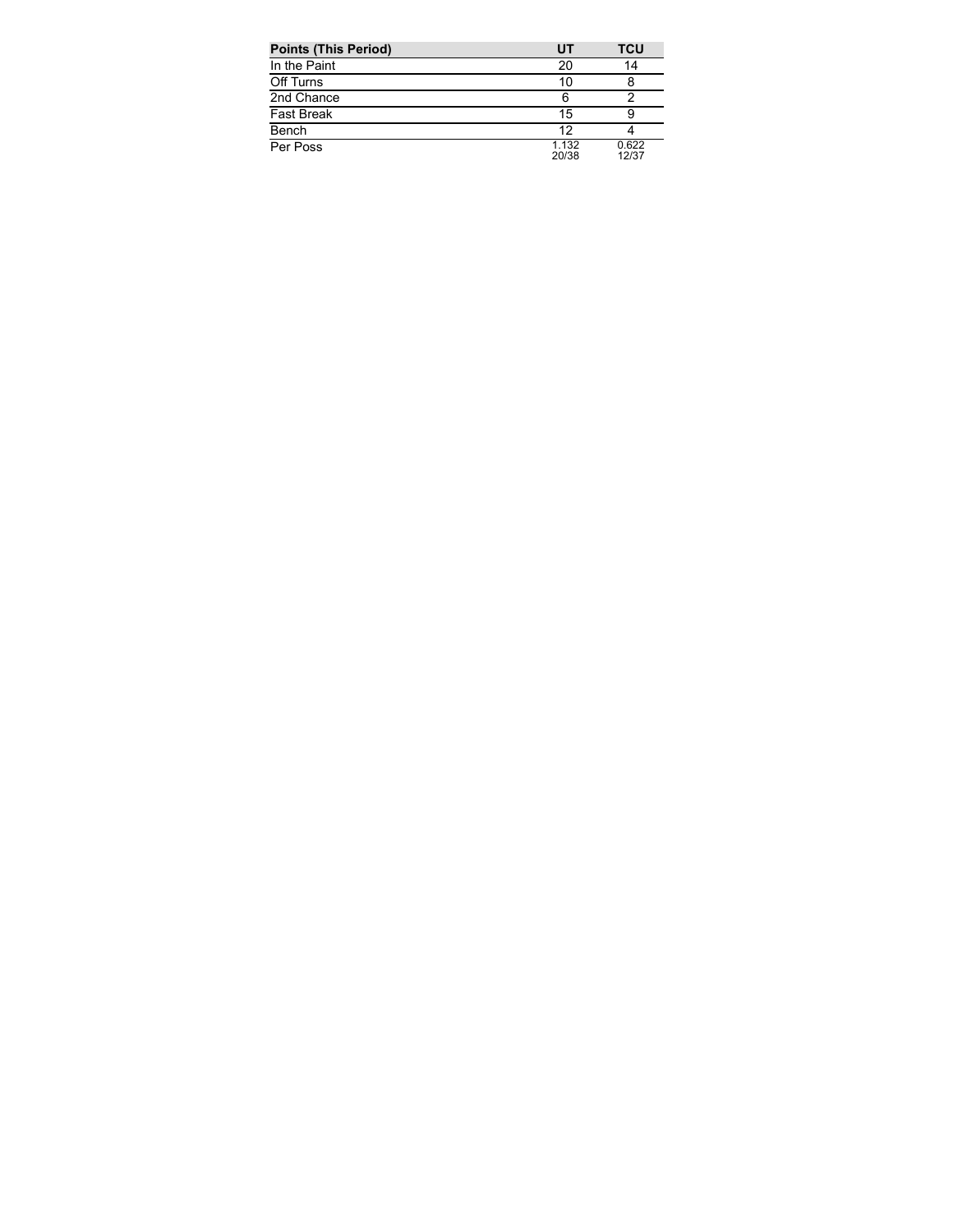### **Official Box Score Texas vs TCU Second Half Statistics Only January 26, 2022 at Ed and Rae Schollmaier Arena**



# **Texas 30**

| No. | Player                   | S  | <b>Pts</b> | <b>FG</b> | 3FG     | <b>FT</b> | <b>OR</b>     | <b>DR</b> | <b>TR</b>      | PF             | A  | TO           | <b>B</b> lk  | Stl          | Min | $+/-$        |
|-----|--------------------------|----|------------|-----------|---------|-----------|---------------|-----------|----------------|----------------|----|--------------|--------------|--------------|-----|--------------|
| 00  | ALLEN, TIMMY             | н  | 4          | $2 - 7$   | $0 - 0$ | $0 - 0$   | 2             |           | 3              | 0              | 0  | 0            | 0            |              | 20  | 3            |
| 02  | <b>CARR, MARCUS</b>      | G  | 8          | $3-6$     | $2 - 4$ | $0 - 0$   | 0             | 0         | 0              | $\overline{2}$ |    |              | $\mathbf{0}$ | 0            | 13  | 1            |
| 03  | RAMEY, COURTNEY          | G  | 4          | $2 - 5$   | $0 - 1$ | $0 - 0$   | 0             | 2         | 2              |                |    | 0            | 0            |              | 13  | $\mathbf{0}$ |
| 32  | <b>BISHOP, CHRISTIAN</b> | F. | 2          | $1 - 4$   | $0 - 0$ | $0 - 2$   |               | 2         | 3              | 0              |    | 0            | $\mathbf{0}$ | $\mathbf{0}$ | 13  | $-2$         |
| 33  | MITCHELL, TRE            | F  | 2          | $1 - 3$   | $0 - 1$ | $0 - 0$   |               | 1         | $\overline{2}$ | 2              | 2  | 0            |              | $\Omega$     | 8   | $-2$         |
| 01  | JONES, ANDREW            | G  | 6          | $2 - 3$   | $2 - 3$ | $0 - 0$   |               |           | $\overline{2}$ | 1              | 0  | $\mathbf{0}$ | $\mathbf{0}$ | 0            | 10  | -1           |
| 04  | DISU, DYLAN              | F  | 0          | $0-0$     | $0 - 0$ | $0 - 0$   | 0             | 0         | 0              | 0              | 0  | 0            | 0            | 0            | 0   | 0            |
| 05  | ASKEW, DEVIN             | G  | 4          | $2 - 3$   | $0 - 0$ | $0 - 0$   | 0             | 1         |                | 0              |    | 0            | 0            | 1            | 9   | 11           |
| 30  | <b>CUNNINGHAM, BROCK</b> | F. | 0          | $0 - 1$   | $0 - 0$ | $0 - 0$   | $\mathcal{P}$ | 2         | 4              | 0              | 4  | 0            | 0            |              | 16  | 5            |
|     | <b>TEAM</b>              |    |            | $0-0$     |         |           | 0             | 0         | 0              | $\mathbf 0$    |    |              |              |              |     |              |
|     | <b>TOTALS</b>            |    |            | 30 13-32  | $4-9$   | $0 - 2$   |               | 10        | 17             | 6              | 10 | 2            |              | 4            | 100 |              |

| <b>Shooting By Period</b><br>Period | FG        | FG%   | 3FG    | 3FG%  | <b>FT</b> | FT%         | Last FG Half: UT - |
|-------------------------------------|-----------|-------|--------|-------|-----------|-------------|--------------------|
| 2nd Half                            | $13 - 32$ | 41%   | 4-9    | 44%   | $0 - 2$   | <u>ባበ% </u> |                    |
| Game                                | 29-65     | 44.6% | $8-18$ | 44.4% | $7-12$    | 58.3%       |                    |

# **TCU 27**

| No. | Player               | S  | <b>Pts</b>    | <b>FG</b> | 3FG     | <b>FT</b> | <b>OR</b> | <b>DR</b> | TR.      | PF            | A        | TO | <b>B</b> lk    | Stl      | Min      | $+/-$          |
|-----|----------------------|----|---------------|-----------|---------|-----------|-----------|-----------|----------|---------------|----------|----|----------------|----------|----------|----------------|
| 01  | MILES, MIKE          | G  | 5             | $1 - 3$   | $1 - 2$ | $2 - 2$   |           | 2         | 3        | 0             | 2        |    | 0              |          | 17       | $\overline{2}$ |
| 02  | MILLER, EMANUEL      | F  | 10            | $4 - 4$   | 1-1     | $1 - 1$   | 0         | 3         | 3        |               | 0        | 0  |                | 0        | 18       | $\Omega$       |
| 04  | LAMPKIN, EDDIE       | С  | 4             | $2 - 4$   | $0 - 0$ | $0 - 0$   | 3         | 2         | 5        | 0             | 0        |    |                | n        | 10       | $-1$           |
| 05  | O'BANNON, CHARLES    | F  | $\mathcal{P}$ | $1 - 3$   | $0 - 0$ | $0 - 0$   | 0         |           |          | 0             | 0        | 0  | $\overline{0}$ |          | 11       | $-3$           |
| 10  | <b>BAUGH, DAMION</b> | G  | 2             | $1 - 3$   | $0 - 1$ | $0 - 2$   | 0         | 2         | 2        | 0             | 4        |    | 0              | 0        | 18       | 0              |
| 00  | PEAVY, MICAH         | G  | 2             | $0 - 3$   | $0 - 1$ | $2 - 2$   | 0         | 0         | 0        | $\Omega$      | $\Omega$ |    | $\Omega$       | $\Omega$ | 7        | 3              |
| 03  | FARABELLO, FRANCISCO | G  | $\Omega$      | $0 - 3$   | $0 - 2$ | $0 - 0$   | 0         | $\Omega$  | $\Omega$ | 0             | 0        |    | $\Omega$       | $\Omega$ | 8        | $-11$          |
| 12  | CORK, XAVIER         | F. | $\mathcal{P}$ | $1 - 1$   | $0 - 0$ | $0 - 0$   | $\Omega$  | $\Omega$  | $\Omega$ | $\mathcal{P}$ | $\Omega$ | 0  | $\Omega$       | 0        | 8        | $\overline{0}$ |
| 21  | COLES, JAKOBE        | F  | 0             | $0 - 0$   | $0 - 0$ | $0 - 0$   | 0         | 0         | $\Omega$ | 0             | 0        | 0  | 0              | 0        | 3        | -5             |
| 25  | DOUMBIA, SOULEYMANE  | C  | $\Omega$      | $0 - 0$   | $0 - 0$ | $0 - 0$   | 0         | 0         | $\Omega$ | 0             | $\Omega$ | 0  | $\Omega$       | 0        | $\Omega$ | $\mathbf{0}$   |
|     | <b>TEAM</b>          |    |               | $0-0$     |         |           |           | 2         | 3        | $\Omega$      |          | 0  |                |          |          |                |
|     | <b>TOTALS</b>        |    | 27            | $10 - 24$ | $2 - 7$ | $5 - 7$   | 5         | 12        | 17       | 3             | 6        | 5  | 2              |          | 100      |                |

| <b>Shooting By Period</b> |           |       |          |       |         |       | Last F |
|---------------------------|-----------|-------|----------|-------|---------|-------|--------|
| <b>Period</b>             | FG        | FG%   | 3FG      | 3FG%  |         | FT%   |        |
| 2nd Half                  | $10 - 24$ | 42%   | $2 - 7$  | 29%   | $5 - 7$ | 71%   |        |
| Game                      | $18 - 50$ | 36.0% | $2 - 16$ | 12.5% | 12-21   | 57.1% |        |

*Last FG Half:* TCU -

| Game Notes:                                                          | <b>Score</b> | 1st | 2 <sub>nd</sub> | <b>TOT</b> | <b>Points (This Period)</b> | UT            | TCU            |
|----------------------------------------------------------------------|--------------|-----|-----------------|------------|-----------------------------|---------------|----------------|
| Officials: Ray Natili, Roger Ayers, Jeb Hartness<br>Attendance: 8412 | UT           | 43  | 30              | 73         | In the Paint                | 14            | 14             |
|                                                                      | TCU          | 23  | 27              | 50         | Off Turns                   |               |                |
| Start Time: 02:00 AM                                                 |              |     |                 |            | 2nd Chance                  |               |                |
| Conference Game;                                                     |              |     |                 |            | <b>Fast Break</b>           |               |                |
|                                                                      |              |     |                 |            | Bench                       |               |                |
|                                                                      |              |     |                 |            | Per Poss                    | .071<br>13/28 | 0.964<br>13/28 |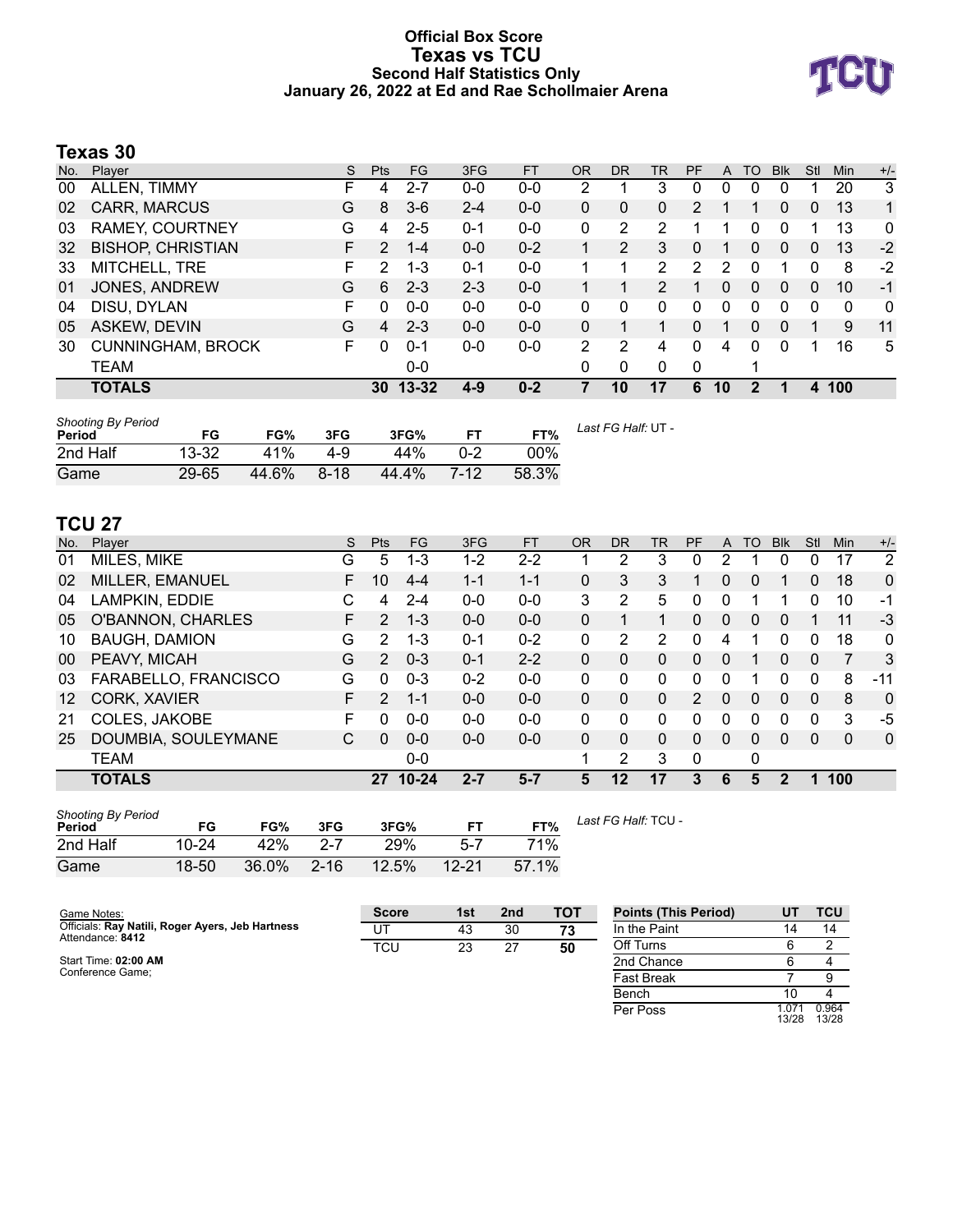### **Official Play-By-Play Texas vs TCU Second Half January 26, 2022 at Ed and Rae Schollmaier Arena**



#### **Period 2**

<mark>Starters:</mark><br>Texas: 0 ALLEN,TIMMY (F); 2 CARR,MARCUS (G); 3 RAMEY,COURTNEY (G); 32 BISHOP,CHRISTIAN (F); 33 MITCHELL,TRE (F);<br>TCU: 1 MILES,MIKE (G); 2 MILLER,EMANUEL (F); 4 LAMPKIN,EDDIE (C); 5 O'BANNON,CHARLES (F); 10 BAUG

| Time  | <b>VISITORS: Texas</b>              | <b>Score</b> | <b>Margin</b>   | <b>HOME: TCU</b>                 |
|-------|-------------------------------------|--------------|-----------------|----------------------------------|
| 20:00 |                                     |              |                 | SUB OUT: FARABELLO, FRANCISCO    |
| 20:00 |                                     |              |                 | SUB IN: O'BANNON, CHARLES        |
| 20:00 | SUB OUT: JONES, ANDREW              |              |                 |                                  |
| 20:00 | SUB OUT: ASKEW, DEVIN               |              |                 |                                  |
| 20:00 | SUB OUT: CUNNINGHAM, BROCK          |              |                 |                                  |
| 20:00 | SUB IN: CARR, MARCUS                |              |                 |                                  |
| 20:00 | SUB IN: RAMEY, COURTNEY             |              |                 |                                  |
| 20:00 | SUB IN: MITCHELL, TRE               |              |                 |                                  |
| 19:51 | GOOD! LAYUP by CARR, MARCUS         | 23-45        | V <sub>22</sub> |                                  |
| 19:51 | ASSIST by BISHOP, CHRISTIAN         |              |                 |                                  |
| 19:36 |                                     |              |                 | MISSED 3PTR by MILES, MIKE       |
| 19:31 |                                     |              |                 | REBOUND (OFF) by MILES, MIKE     |
| 19:29 |                                     |              |                 | TURNOVER by MILES, MIKE          |
| 19:29 | STEAL by ALLEN, TIMMY               |              |                 |                                  |
| 19:08 | MISSED 3PTR by MITCHELL, TRE        |              |                 |                                  |
| 19:03 |                                     |              |                 | REBOUND (DEF) by MILES, MIKE     |
| 18:38 |                                     |              |                 | MISSED LAYUP by BAUGH, DAMION    |
| 18:37 |                                     |              |                 | REBOUND (OFF) by LAMPKIN, EDDIE  |
| 18:37 | FOUL by CARR, MARCUS                |              |                 |                                  |
| 18:37 | SUB OUT: CARR, MARCUS               |              |                 |                                  |
| 18:37 | SUB IN: JONES, ANDREW               |              |                 |                                  |
|       |                                     |              |                 |                                  |
| 18:37 |                                     |              |                 | TURNOVER by BAUGH, DAMION        |
| 18:17 |                                     |              |                 | FOUL by MILLER, EMANUEL          |
| 18:17 | MISSED FT by BISHOP, CHRISTIAN [FB] |              |                 |                                  |
| 18:17 | REBOUND (DEADB) by TEAM             |              |                 |                                  |
| 18:17 | MISSED FT by BISHOP, CHRISTIAN [FB] |              |                 |                                  |
| 18:17 |                                     |              |                 | REBOUND (DEF) by MILLER, EMANUEL |
| 18:02 | FOUL by JONES, ANDREW               |              |                 |                                  |
| 17:47 |                                     | 26-45        | V 19            | GOOD! 3PTR by MILLER, EMANUEL    |
| 17:47 |                                     |              |                 | ASSIST by BAUGH, DAMION          |
| 17:22 | MISSED JUMPER by RAMEY, COURTNEY    |              |                 |                                  |
| 17:17 | REBOUND (OFF) by JONES, ANDREW      |              |                 |                                  |
| 17:10 | MISSED 3PTR by JONES, ANDREW        |              |                 |                                  |
| 17:07 |                                     |              |                 | REBOUND (DEF) by TEAM            |
| 17:07 |                                     |              |                 | SUB OUT: O'BANNON, CHARLES       |
| 17:07 |                                     |              |                 | SUB IN: PEAVY, MICAH             |
| 16:46 | FOUL by RAMEY, COURTNEY             |              |                 |                                  |
| 16:46 |                                     | $27 - 45$    | V <sub>18</sub> | GOOD! FT by PEAVY, MICAH         |
| 16:46 | SUB OUT: RAMEY, COURTNEY            |              |                 |                                  |
| 16:46 | SUB IN: ASKEW, DEVIN                |              |                 |                                  |
| 16:46 |                                     | 28-45        | V 17            | GOOD! FT by PEAVY, MICAH         |
| 16:35 | GOOD! 3PTR by JONES, ANDREW [FB]    | 28-48        | V <sub>20</sub> |                                  |
| 16:35 | ASSIST by MITCHELL, TRE             |              |                 |                                  |
| 16:09 |                                     |              |                 | MISSED JUMPER by PEAVY, MICAH    |
| 16:04 | REBOUND (DEF) by BISHOP, CHRISTIAN  |              |                 |                                  |
| 15:42 | MISSED LAYUP by ALLEN, TIMMY        |              |                 |                                  |
| 15:42 |                                     |              |                 | BLOCK by LAMPKIN, EDDIE          |
| 15:39 |                                     |              |                 | REBOUND (DEF) by LAMPKIN, EDDIE  |
| 15:32 |                                     | 30-48        | V 18            | GOOD! LAYUP by MILLER, EMANUEL   |
| 15:32 |                                     |              |                 | ASSIST by MILES, MIKE            |
| 15:32 | FOUL by MITCHELL, TRE               |              |                 |                                  |
| 15:32 | <b>TIMEOUT MEDIA</b>                |              |                 |                                  |
| 15:32 |                                     |              |                 | SUB OUT: PEAVY, MICAH            |
| 15:32 |                                     |              |                 | SUB OUT: LAMPKIN, EDDIE          |
| 15:32 |                                     |              |                 | SUB OUT: BAUGH, DAMION           |
| 15:32 |                                     |              |                 | SUB IN: FARABELLO, FRANCISCO     |
| 15:32 |                                     |              |                 | SUB IN: O'BANNON, CHARLES        |
| 15:32 |                                     |              |                 | SUB IN: CORK, XAVIER             |
| 15:32 | SUB OUT: MITCHELL, TRE              |              |                 |                                  |
| 15:32 | SUB IN: CUNNINGHAM, BROCK           |              |                 |                                  |
| 15:32 |                                     | 31-48        | V 17            | GOOD! FT by MILLER, EMANUEL      |
| 15:20 | MISSED JUMPER by BISHOP, CHRISTIAN  |              |                 |                                  |
| 15:17 | REBOUND (OFF) by CUNNINGHAM, BROCK  |              |                 |                                  |
|       |                                     |              |                 |                                  |
| 15:09 | GOOD! LAYUP by BISHOP, CHRISTIAN    | $31 - 50$    | $V$ 19          |                                  |
| 15:09 | ASSIST by CUNNINGHAM, BROCK         |              |                 |                                  |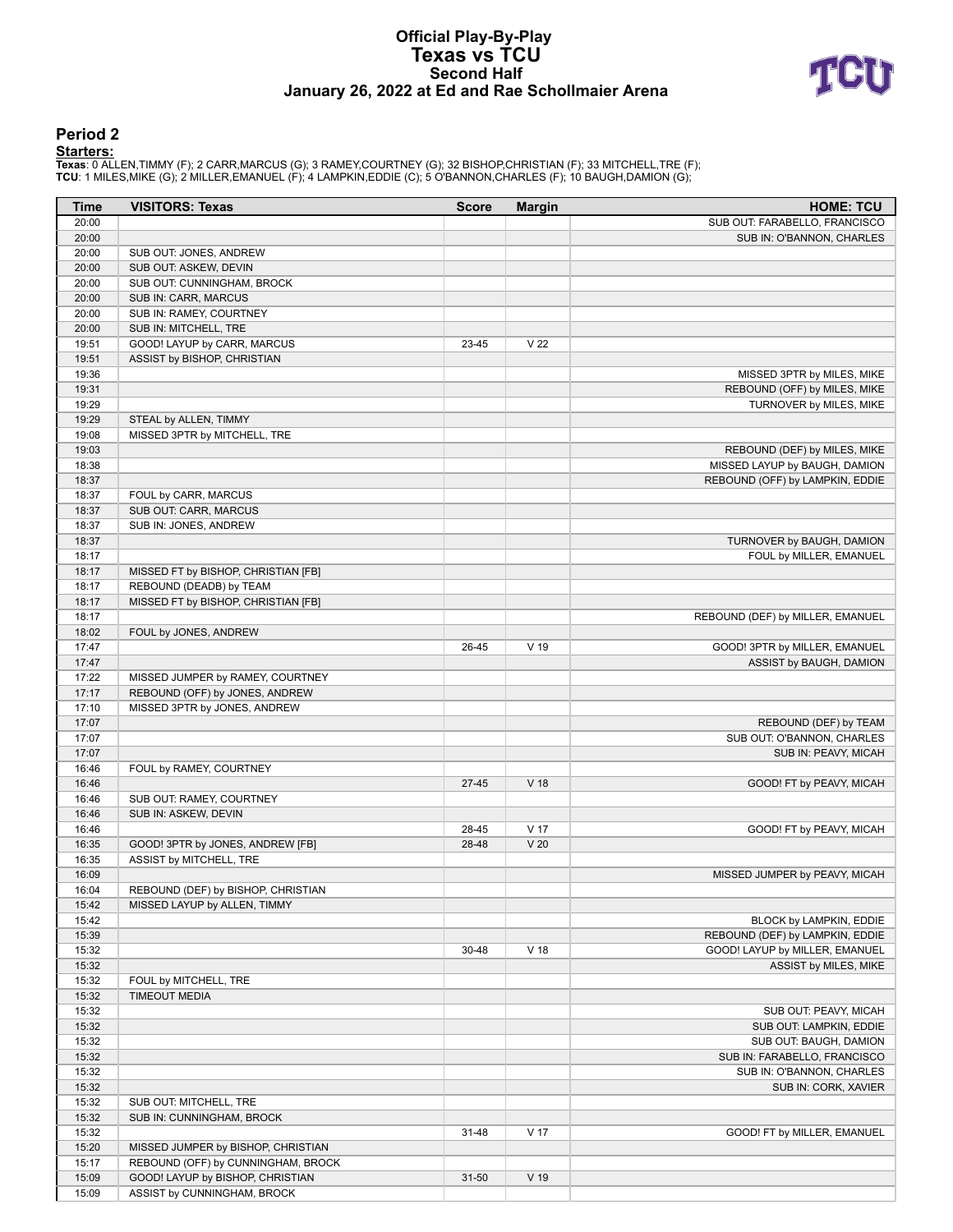| <b>Time</b> | <b>VISITORS: Texas</b>             | <b>Score</b> | <b>Margin</b>   | <b>HOME: TCU</b>                    |
|-------------|------------------------------------|--------------|-----------------|-------------------------------------|
| 14:43       |                                    | 33-50        | V <sub>17</sub> | GOOD! LAYUP by CORK, XAVIER         |
| 14:11       | MISSED JUMPER by ALLEN, TIMMY      |              |                 |                                     |
| 14:09       | REBOUND (OFF) by ALLEN, TIMMY      |              |                 |                                     |
| 14:04       | MISSED JUMPER by ASKEW, DEVIN      |              |                 |                                     |
| 14:02       |                                    |              |                 | REBOUND (DEF) by MILLER, EMANUEL    |
| 13:54       |                                    |              |                 | MISSED LAYUP by MILES, MIKE         |
| 13:52       | REBOUND (DEF) by ALLEN, TIMMY      |              |                 |                                     |
| 13:38       | GOOD! LAYUP by ALLEN, TIMMY        | 33-52        | $V$ 19          |                                     |
| 13:38       | ASSIST by ASKEW, DEVIN             |              |                 |                                     |
| 13:08       |                                    |              |                 | TURNOVER by FARABELLO, FRANCISCO    |
| 13:08       | STEAL by CUNNINGHAM, BROCK         |              |                 |                                     |
| 13:05       | GOOD! LAYUP by ASKEW, DEVIN [FB]   | 33-54        | V <sub>21</sub> |                                     |
| 13:05       | ASSIST by CUNNINGHAM, BROCK        |              |                 |                                     |
| 13:05       |                                    |              |                 | TIMEOUT 30SEC                       |
| 13:05       | <b>TIMEOUT MEDIA</b>               |              |                 |                                     |
| 13:05       |                                    |              |                 | SUB OUT: MILES, MIKE                |
| 13:05       |                                    |              |                 | SUB OUT: MILLER, EMANUEL            |
| 13:05       |                                    |              |                 | SUB OUT: CORK, XAVIER               |
| 13:05       |                                    |              |                 | SUB IN: LAMPKIN, EDDIE              |
| 13:05       |                                    |              |                 | SUB IN: BAUGH, DAMION               |
| 13:05       |                                    |              |                 | SUB IN: COLES, JAKOBE               |
| 13:05       | SUB OUT: BISHOP, CHRISTIAN         |              |                 |                                     |
| 13:05       | SUB IN: MITCHELL, TRE              |              |                 |                                     |
| 12:54       |                                    |              |                 | MISSED LAYUP by O'BANNON, CHARLES   |
| 12:54       | BLOCK by MITCHELL, TRE             |              |                 |                                     |
| 12:54       |                                    |              |                 | REBOUND (OFF) by TEAM               |
| 12:46       |                                    |              |                 | MISSED 3PTR by FARABELLO, FRANCISCO |
| 12:42       | REBOUND (DEF) by MITCHELL, TRE     |              |                 |                                     |
| 12:13       | MISSED JUMPER by CUNNINGHAM, BROCK |              |                 |                                     |
| 12:10       |                                    |              |                 | REBOUND (DEF) by LAMPKIN, EDDIE     |
| 12:01       |                                    |              |                 | MISSED LAYUP by LAMPKIN, EDDIE      |
| 11:57       |                                    |              |                 | REBOUND (OFF) by LAMPKIN, EDDIE     |
| 11:57       |                                    | 35-54        | V 19            | GOOD! LAYUP by LAMPKIN, EDDIE       |
| 11:42       | GOOD! 3PTR by JONES, ANDREW        | 35-57        | V <sub>22</sub> |                                     |
| 11:42       | ASSIST by MITCHELL, TRE            |              |                 |                                     |
| 11:22       |                                    |              |                 | TURNOVER by LAMPKIN, EDDIE          |
| 11:22       | STEAL by ASKEW, DEVIN              |              |                 |                                     |
| 11:19       | GOOD! LAYUP by ASKEW, DEVIN [FB]   | 35-59        | V <sub>24</sub> |                                     |
| 11:18       |                                    |              |                 | TIMEOUT 30SEC                       |
| 11:18       |                                    |              |                 | SUB OUT: FARABELLO, FRANCISCO       |
| 11:18       |                                    |              |                 | SUB OUT: O'BANNON, CHARLES          |
| 11:18       |                                    |              |                 | SUB OUT: COLES, JAKOBE              |
| 11:18       |                                    |              |                 | SUB IN: PEAVY, MICAH                |
| 11:18       |                                    |              |                 |                                     |
|             |                                    |              |                 | SUB IN: MILES, MIKE                 |
| 11:18       |                                    |              |                 | SUB IN: MILLER, EMANUEL             |
| 11:18       | SUB OUT: ASKEW, DEVIN              |              |                 |                                     |
| 11:18       | SUB IN: CARR, MARCUS               |              |                 |                                     |
| 10:54       |                                    |              |                 | MISSED LAYUP by PEAVY, MICAH        |
| 10:49       |                                    |              |                 | REBOUND (OFF) by LAMPKIN, EDDIE     |
| 10:49       |                                    | 37-59        | V <sub>22</sub> | GOOD! DUNK by LAMPKIN, EDDIE        |
| 10:29       | MISSED LAYUP by CARR, MARCUS       |              |                 |                                     |
| 10:27       | REBOUND (OFF) by MITCHELL, TRE     |              |                 |                                     |
| 10:25       | MISSED 3PTR by CARR, MARCUS        |              |                 |                                     |
| 10:22       |                                    |              |                 | REBOUND (DEF) by BAUGH, DAMION      |
| 10:18       |                                    | 39-59        | V <sub>20</sub> | GOOD! LAYUP by BAUGH, DAMION [FB]   |
| 09:45       | MISSED JUMPER by ALLEN, TIMMY      |              |                 |                                     |
| 09:42       |                                    |              |                 | REBOUND (DEF) by MILES, MIKE        |
| 09:21       |                                    |              |                 | MISSED by LAMPKIN, EDDIE            |
| 09:18       | REBOUND (DEF) by JONES, ANDREW     |              |                 |                                     |
| 09:09       | MISSED LAYUP by MITCHELL, TRE      |              |                 |                                     |
| 09:06       | REBOUND (OFF) by CUNNINGHAM, BROCK |              |                 |                                     |
| 09:05       | GOOD! DUNK by MITCHELL, TRE        | 39-61        | V <sub>22</sub> |                                     |
| 09:05       | ASSIST by CUNNINGHAM, BROCK        |              |                 |                                     |
| 09:04       | FOUL (TECH) by MITCHELL, TRE       |              |                 |                                     |
| 09:04       |                                    | 40-61        | V <sub>21</sub> | GOOD! FT by MILES, MIKE [FB]        |
| 09:04       |                                    |              |                 | SUB OUT: LAMPKIN, EDDIE             |
| 09:04       |                                    |              |                 | SUB IN: CORK, XAVIER                |
| 09:04       | SUB OUT: JONES, ANDREW             |              |                 |                                     |
| 09:04       | SUB OUT: MITCHELL, TRE             |              |                 |                                     |
| 09:04       | SUB IN: RAMEY, COURTNEY            |              |                 |                                     |
| 09:04       | SUB IN: BISHOP, CHRISTIAN          |              |                 |                                     |
| 09:04       |                                    | 41-61        | V <sub>20</sub> | GOOD! FT by MILES, MIKE [FB]        |
| 08:55       |                                    | 43-61        | V <sub>18</sub> | GOOD! DUNK by MILLER, EMANUEL       |
| 08:55       |                                    |              |                 | ASSIST by BAUGH, DAMION             |
| 08:30       |                                    |              |                 | FOUL by CORK, XAVIER                |
| 08:15       | MISSED LAYUP by BISHOP, CHRISTIAN  |              |                 |                                     |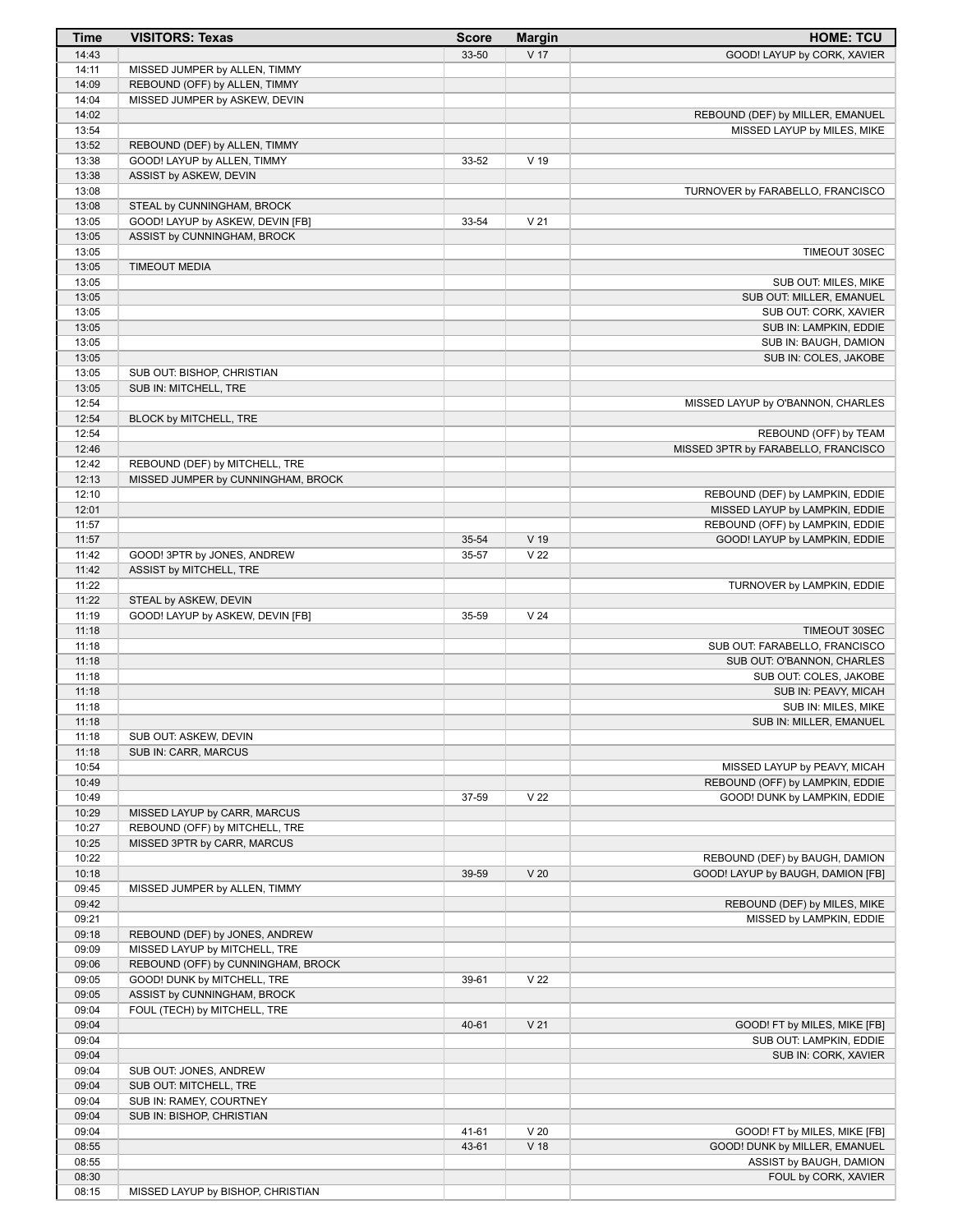| <b>Time</b> | <b>VISITORS: Texas</b>             | <b>Score</b> | <b>Margin</b>   | <b>HOME: TCU</b>                       |
|-------------|------------------------------------|--------------|-----------------|----------------------------------------|
| 08:12       |                                    |              |                 | REBOUND (DEF) by MILLER, EMANUEL       |
| 07:50       |                                    |              |                 | TURNOVER by PEAVY, MICAH               |
| 07:50       | STEAL by RAMEY, COURTNEY           |              |                 |                                        |
| 07:33       | GOOD! JUMPER by RAMEY, COURTNEY    | 43-63        | V <sub>20</sub> |                                        |
| 07:33       | ASSIST by CARR, MARCUS             |              |                 |                                        |
| 07:13       |                                    |              |                 | MISSED 3PTR by PEAVY, MICAH            |
| 07:10       | REBOUND (DEF) by CUNNINGHAM, BROCK |              |                 |                                        |
| 06:56       | MISSED LAYUP by BISHOP, CHRISTIAN  |              |                 |                                        |
| 06:56       |                                    |              |                 | BLOCK by MILLER, EMANUEL               |
|             |                                    |              |                 |                                        |
| 06:55       | <b>TIMEOUT MEDIA</b>               |              |                 |                                        |
| 06:55       |                                    |              |                 | SUB OUT: PEAVY, MICAH                  |
| 06:55       |                                    |              |                 | SUB IN: O'BANNON, CHARLES              |
| 06:54       |                                    |              |                 | REBOUND (DEF) by TEAM                  |
| 06:28       |                                    |              |                 | MISSED 3PTR by BAUGH, DAMION           |
| 06:24       | REBOUND (DEF) by BISHOP, CHRISTIAN |              |                 |                                        |
| 06:09       | TURNOVER by CARR, MARCUS           |              |                 |                                        |
| 06:09       |                                    |              |                 | STEAL by O'BANNON, CHARLES             |
| 06:04       |                                    | 45-63        | V <sub>18</sub> | GOOD! JUMPER by O'BANNON, CHARLES [FB] |
| 06:04       |                                    |              |                 | ASSIST by MILES, MIKE                  |
| 05:41       |                                    |              |                 | FOUL by CORK, XAVIER                   |
| 05:25       | MISSED JUMPER by ALLEN, TIMMY      |              |                 |                                        |
| 05:23       |                                    |              |                 | REBOUND (DEF) by O'BANNON, CHARLES     |
| 05:19       |                                    | 48-63        | V <sub>15</sub> | GOOD! 3PTR by MILES, MIKE [FB]         |
| 05:19       |                                    |              |                 | ASSIST by BAUGH, DAMION                |
| 04:49       | GOOD! 3PTR by CARR, MARCUS         | 48-66        | V <sub>18</sub> |                                        |
| 04:49       | ASSIST by CUNNINGHAM, BROCK        |              |                 |                                        |
| 04:17       |                                    |              |                 | MISSED JUMPER by O'BANNON, CHARLES     |
| 04:14       | REBOUND (DEF) by RAMEY, COURTNEY   |              |                 |                                        |
| 03:48       | MISSED 3PTR by RAMEY, COURTNEY     |              |                 |                                        |
| 03:45       | REBOUND (OFF) by BISHOP, CHRISTIAN |              |                 |                                        |
| 03:26       | MISSED JUMPER by ALLEN, TIMMY      |              |                 |                                        |
| 03:25       | TURNOVER by TEAM                   |              |                 |                                        |
| 03:25       | <b>TIMEOUT MEDIA</b>               |              |                 |                                        |
| 03:25       |                                    |              |                 | SUB OUT: O'BANNON, CHARLES             |
| 03:25       |                                    |              |                 | SUB OUT: CORK, XAVIER                  |
| 03:25       |                                    |              |                 | SUB IN: FARABELLO, FRANCISCO           |
| 03:25       |                                    |              |                 | SUB IN: LAMPKIN, EDDIE                 |
| 03:25       | SUB OUT: BISHOP, CHRISTIAN         |              |                 |                                        |
| 03:25       | SUB IN: ASKEW, DEVIN               |              |                 |                                        |
| 03:24       | REBOUND (DEADB) by TEAM            |              |                 |                                        |
| 02:58       | FOUL by CARR, MARCUS               |              |                 |                                        |
| 02:58       |                                    |              |                 | MISSED FT by BAUGH, DAMION             |
| 02:58       |                                    |              |                 | REBOUND (DEADB) by TEAM                |
| 02:58       |                                    |              |                 | MISSED FT by BAUGH, DAMION             |
| 02:57       | REBOUND (DEF) by ASKEW, DEVIN      |              |                 |                                        |
| 02:31       | MISSED JUMPER by RAMEY, COURTNEY   |              |                 |                                        |
| 02:25       | REBOUND (OFF) by ALLEN, TIMMY      |              |                 |                                        |
| 02:25       | GOOD! LAYUP by ALLEN, TIMMY        | 48-68        | V <sub>20</sub> |                                        |
| 02:12       |                                    |              |                 |                                        |
|             |                                    |              |                 | MISSED JUMPER by FARABELLO, FRANCISCO  |
| 02:09       | REBOUND (DEF) by RAMEY, COURTNEY   |              |                 |                                        |
| 01:42       | GOOD! 3PTR by CARR, MARCUS         | 48-71        | V <sub>23</sub> |                                        |
| 01:42       | ASSIST by RAMEY, COURTNEY          |              |                 |                                        |
| 01:30       |                                    | 50-71        | V <sub>21</sub> | GOOD! JUMPER by MILLER, EMANUEL        |
| 01:30       |                                    |              |                 | ASSIST by BAUGH, DAMION                |
| 01:30       |                                    |              |                 | SUB OUT: MILES, MIKE                   |
| 01:30       |                                    |              |                 | SUB OUT: LAMPKIN, EDDIE                |
| 01:30       |                                    |              |                 | SUB IN: PEAVY, MICAH                   |
| 01:30       |                                    |              |                 | SUB IN: COLES, JAKOBE                  |
| 01:29       |                                    |              |                 | <b>TIMEOUT TEAM</b>                    |
| 01:03       | MISSED 3PTR by CARR, MARCUS        |              |                 |                                        |
| 00:58       |                                    |              |                 | REBOUND (DEF) by BAUGH, DAMION         |
| 00:39       |                                    |              |                 | MISSED 3PTR by FARABELLO, FRANCISCO    |
| 00:33       | REBOUND (DEF) by CUNNINGHAM, BROCK |              |                 |                                        |
| 00:33       | TIMEOUT 30SEC                      |              |                 |                                        |
| 00:04       | GOOD! JUMPER by RAMEY, COURTNEY    | 50-73        | V <sub>23</sub> |                                        |

**Texas 73, TCU 50**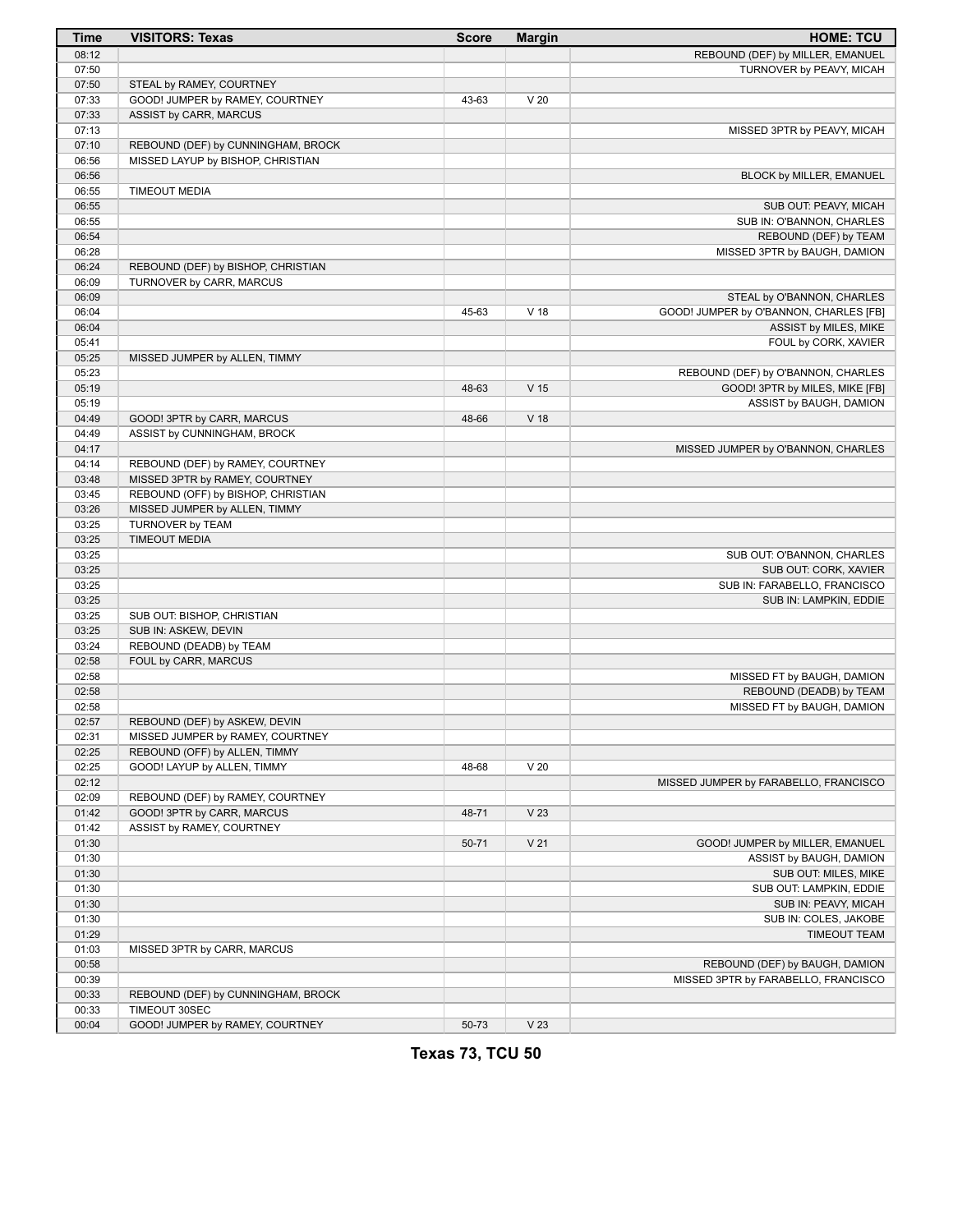| <b>Points (This Period)</b> | UT             | <b>TCU</b>     |
|-----------------------------|----------------|----------------|
| In the Paint                | 14             | 14             |
| Off Turns                   | 6              |                |
| 2nd Chance                  | 6              |                |
| <b>Fast Break</b>           |                |                |
| Bench                       | 10             |                |
| Per Poss                    | 1.071<br>13/28 | 0.964<br>13/28 |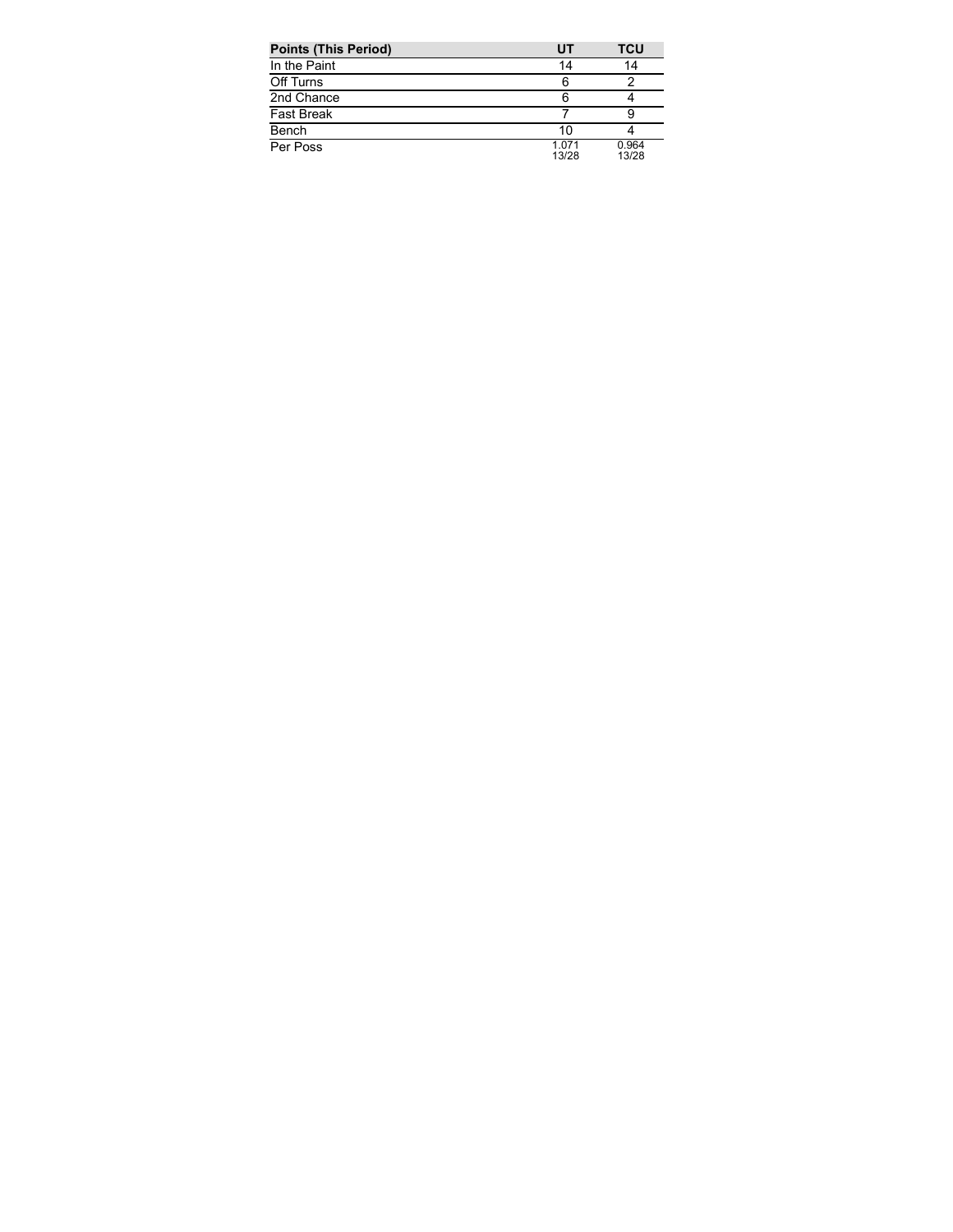#### **Official Scoring/Possession Reference Chart Texas vs TCU Period 1 January 26, 2022 at Ed and Rae Schollmaier Arena**



#### **Period 1**

<mark>Starters:</mark><br>Texas: 0 ALLEN,TIMMY (F); 2 CARR,MARCUS (G); 3 RAMEY,COURTNEY (G); 32 BISHOP,CHRISTIAN (F); 33 MITCHELL,TRE (F);<br>TCU: 1 MILES,MIKE (G); 2 MILLER,EMANUEL (F); 4 LAMPKIN,EDDIE (C); 5 O'BANNON,CHARLES (F); 10 BAUG

| <b>Time</b> | <b>VISITORS: Texas</b>              | <b>Score</b> | <b>Margin</b>   | <b>HOME: TCU</b>                    |
|-------------|-------------------------------------|--------------|-----------------|-------------------------------------|
| 19:38       |                                     | $2 - 0$      | H <sub>2</sub>  | GOOD! LAYUP by MILES, MIKE          |
| 19:15       | GOOD! LAYUP by ALLEN, TIMMY         | $2 - 2$      | T               |                                     |
| 19:05       |                                     | $4 - 2$      | H <sub>2</sub>  | GOOD! LAYUP by MILES, MIKE          |
| 18:40       | GOOD! JUMPER by MITCHELL, TRE       | $4 - 4$      | T               |                                     |
| 18:15       | GOOD! 3PTR by CARR, MARCUS [FB]     | $4 - 7$      | V <sub>3</sub>  |                                     |
| 17:22       |                                     | $6 - 7$      | V <sub>1</sub>  | GOOD! LAYUP by BAUGH, DAMION [FB]   |
| 16:29       |                                     | $8 - 7$      | H <sub>1</sub>  | GOOD! JUMPER by PEAVY, MICAH        |
| 15:17       | GOOD! FT by MITCHELL, TRE           | $8 - 8$      | T               |                                     |
| 14:52       | GOOD! LAYUP by ALLEN, TIMMY         | $8 - 10$     | V <sub>2</sub>  |                                     |
| 13:47       |                                     | $10 - 10$    | T               | GOOD! by LAMPKIN, EDDIE             |
| 12:34       | GOOD! FT by ALLEN, TIMMY            | $10 - 11$    | V <sub>1</sub>  |                                     |
| 12:34       | GOOD! FT by ALLEN, TIMMY            | $10 - 12$    | V <sub>2</sub>  |                                     |
| 12:16       | GOOD! FT by ALLEN, TIMMY [FB]       | $10 - 13$    | $V_3$           |                                     |
| 12:16       | GOOD! FT by ALLEN, TIMMY [FB]       | $10 - 14$    | V <sub>4</sub>  |                                     |
| 12:01       | GOOD! LAYUP by ALLEN, TIMMY [FB]    | $10 - 16$    | $V_6$           |                                     |
| 11:33       | GOOD! 3PTR by RAMEY, COURTNEY [FB]  | $10 - 19$    | V <sub>9</sub>  |                                     |
| 10:16       | GOOD! LAYUP by MITCHELL, TRE        | $10 - 21$    | $V$ 11          |                                     |
| 09:47       |                                     | $12 - 21$    | V <sub>9</sub>  | GOOD! LAYUP by PEAVY, MICAH         |
| 09:06       | GOOD! LAYUP by ALLEN, TIMMY         | $12 - 23$    | $V$ 11          |                                     |
| 08:47       |                                     | $14 - 23$    | V <sub>9</sub>  | GOOD! JUMPER by MILES, MIKE         |
| 08:16       |                                     | $15 - 23$    | V8              | GOOD! FT by LAMPKIN, EDDIE [FB]     |
| 08:16       |                                     | 16-23        | V <sub>7</sub>  | GOOD! FT by LAMPKIN, EDDIE [FB]     |
| 07:52       | GOOD! JUMPER by RAMEY, COURTNEY     | 16-25        | V <sub>9</sub>  |                                     |
| 05:49       | GOOD! LAYUP by RAMEY, COURTNEY [FB] | 16-27        | V <sub>11</sub> |                                     |
| 05:43       |                                     | 17-27        | $V$ 10          | GOOD! FT by MILLER, EMANUEL [FB]    |
| 05:03       | GOOD! 3PTR by JONES, ANDREW         | 17-30        | V <sub>13</sub> |                                     |
| 04:40       |                                     | 18-30        | V <sub>12</sub> | GOOD! FT by MILES, MIKE             |
| 04:40       |                                     | 19-30        | V <sub>11</sub> | GOOD! FT by MILES, MIKE             |
| 04:26       | GOOD! LAYUP by CUNNINGHAM, BROCK    | 19-32        | V <sub>13</sub> |                                     |
| 03:48       | GOOD! LAYUP by CUNNINGHAM, BROCK    | 19-34        | V <sub>15</sub> |                                     |
| 03:17       | GOOD! 3PTR by RAMEY, COURTNEY       | 19-37        | V <sub>18</sub> |                                     |
| 03:13       |                                     | 20-37        | V 17            | GOOD! FT by MILES, MIKE [FB]        |
| 02:43       | GOOD! FT by BISHOP, CHRISTIAN       | 20-38        | V <sub>18</sub> |                                     |
| 02:24       | GOOD! LAYUP by JONES, ANDREW [FB]   | 20-40        | V <sub>20</sub> |                                     |
| 02:24       | GOOD! FT by JONES, ANDREW [FB]      | 20-41        | V <sub>21</sub> |                                     |
| 01:12       |                                     | $21 - 41$    | V <sub>20</sub> | GOOD! FT by BAUGH, DAMION [FB]      |
| 00:33       |                                     | 23-41        | $V$ 18          | GOOD! LAYUP by MILLER, EMANUEL [FB] |
| 00:03       | GOOD! JUMPER by ASKEW, DEVIN        | 23-43        | V <sub>20</sub> |                                     |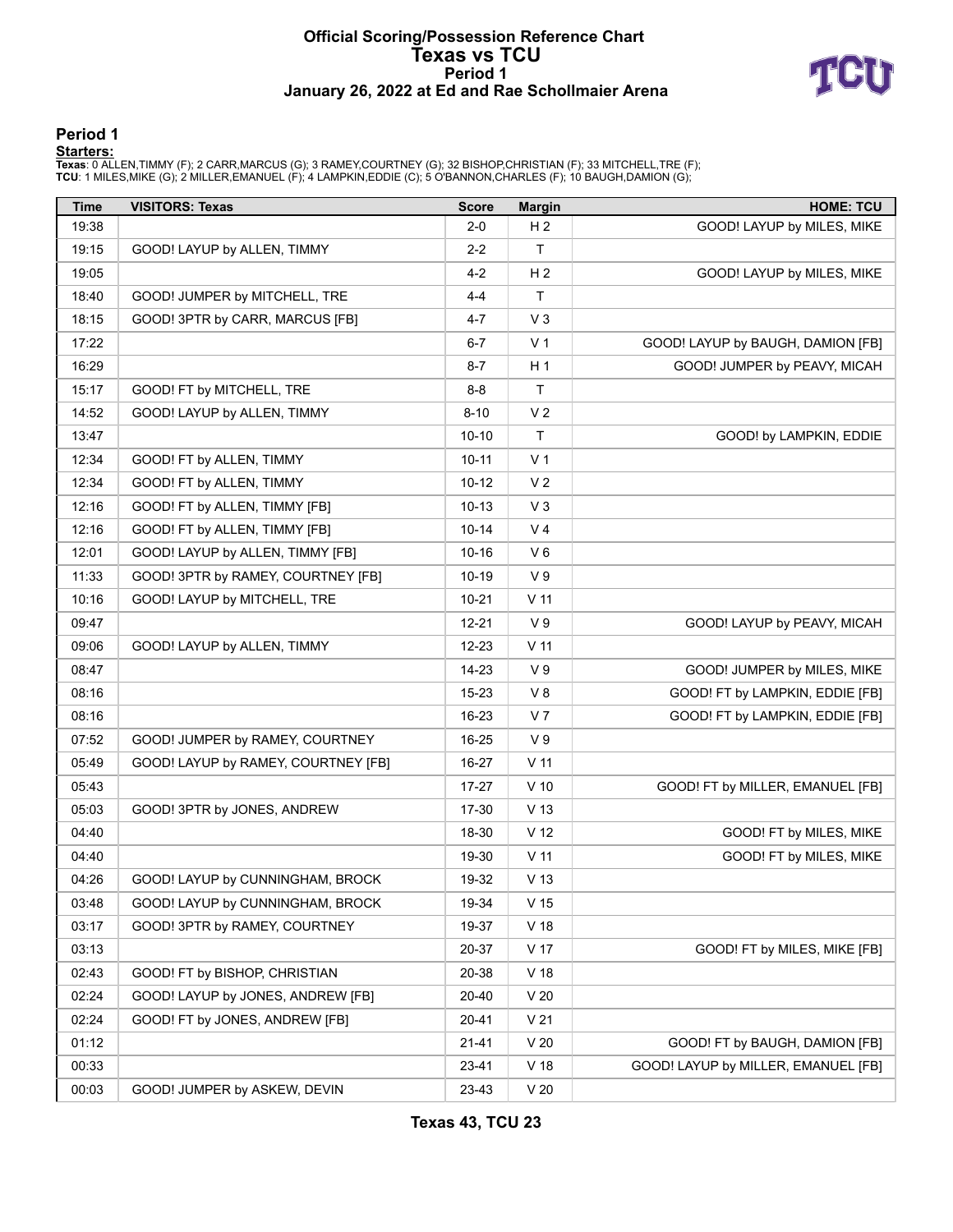#### **Official Scoring/Possession Reference Chart Texas vs TCU Period 2 January 26, 2022 at Ed and Rae Schollmaier Arena**



#### **Period 2**

#### **Starters:**

Texas: 0 ALLEN,TIMMY (F); 2 CARR,MARCUS (G); 3 RAMEY,COURTNEY (G); 32 BISHOP,CHRISTIAN (F); 33 MITCHELL,TRE (F);<br>TCU: 1 MILES,MIKE (G); 2 MILLER,EMANUEL (F); 4 LAMPKIN,EDDIE (C); 5 O'BANNON,CHARLES (F); 10 BAUGH,DAMION (G)

| <b>Time</b> | <b>VISITORS: Texas</b>           | <b>Score</b> | <b>Margin</b>   | <b>HOME: TCU</b>                       |
|-------------|----------------------------------|--------------|-----------------|----------------------------------------|
| 19:51       | GOOD! LAYUP by CARR, MARCUS      | 23-45        | V <sub>22</sub> |                                        |
| 17:47       |                                  | 26-45        | $V$ 19          | GOOD! 3PTR by MILLER, EMANUEL          |
| 16:46       |                                  | $27 - 45$    | V <sub>18</sub> | GOOD! FT by PEAVY, MICAH               |
| 16:46       |                                  | 28-45        | V <sub>17</sub> | GOOD! FT by PEAVY, MICAH               |
| 16:35       | GOOD! 3PTR by JONES, ANDREW [FB] | 28-48        | V <sub>20</sub> |                                        |
| 15:32       |                                  | 30-48        | V <sub>18</sub> | GOOD! LAYUP by MILLER, EMANUEL         |
| 15:32       |                                  | $31 - 48$    | V <sub>17</sub> | GOOD! FT by MILLER, EMANUEL            |
| 15:09       | GOOD! LAYUP by BISHOP, CHRISTIAN | 31-50        | V 19            |                                        |
| 14:43       |                                  | 33-50        | V 17            | GOOD! LAYUP by CORK, XAVIER            |
| 13:38       | GOOD! LAYUP by ALLEN, TIMMY      | 33-52        | V <sub>19</sub> |                                        |
| 13:05       | GOOD! LAYUP by ASKEW, DEVIN [FB] | 33-54        | V <sub>21</sub> |                                        |
| 11:57       |                                  | 35-54        | V 19            | GOOD! LAYUP by LAMPKIN, EDDIE          |
| 11:42       | GOOD! 3PTR by JONES, ANDREW      | 35-57        | V <sub>22</sub> |                                        |
| 11:19       | GOOD! LAYUP by ASKEW, DEVIN [FB] | 35-59        | V <sub>24</sub> |                                        |
| 10:49       |                                  | 37-59        | V <sub>22</sub> | GOOD! DUNK by LAMPKIN, EDDIE           |
| 10:18       |                                  | 39-59        | V <sub>20</sub> | GOOD! LAYUP by BAUGH, DAMION [FB]      |
| 09:05       | GOOD! DUNK by MITCHELL, TRE      | 39-61        | V <sub>22</sub> |                                        |
| 09:04       |                                  | 40-61        | V <sub>21</sub> | GOOD! FT by MILES, MIKE [FB]           |
| 09:04       |                                  | 41-61        | V <sub>20</sub> | GOOD! FT by MILES, MIKE [FB]           |
| 08:55       |                                  | 43-61        | V <sub>18</sub> | GOOD! DUNK by MILLER, EMANUEL          |
| 07:33       | GOOD! JUMPER by RAMEY, COURTNEY  | 43-63        | V <sub>20</sub> |                                        |
| 06:04       |                                  | 45-63        | V <sub>18</sub> | GOOD! JUMPER by O'BANNON, CHARLES [FB] |
| 05:19       |                                  | 48-63        | V <sub>15</sub> | GOOD! 3PTR by MILES, MIKE [FB]         |
| 04:49       | GOOD! 3PTR by CARR, MARCUS       | 48-66        | V <sub>18</sub> |                                        |
| 02:25       | GOOD! LAYUP by ALLEN, TIMMY      | 48-68        | V <sub>20</sub> |                                        |
| 01:42       | GOOD! 3PTR by CARR, MARCUS       | 48-71        | V <sub>23</sub> |                                        |
| 01:30       |                                  | 50-71        | V <sub>21</sub> | GOOD! JUMPER by MILLER, EMANUEL        |
| 00:04       | GOOD! JUMPER by RAMEY, COURTNEY  | 50-73        | V <sub>23</sub> |                                        |

**Texas 73, TCU 50**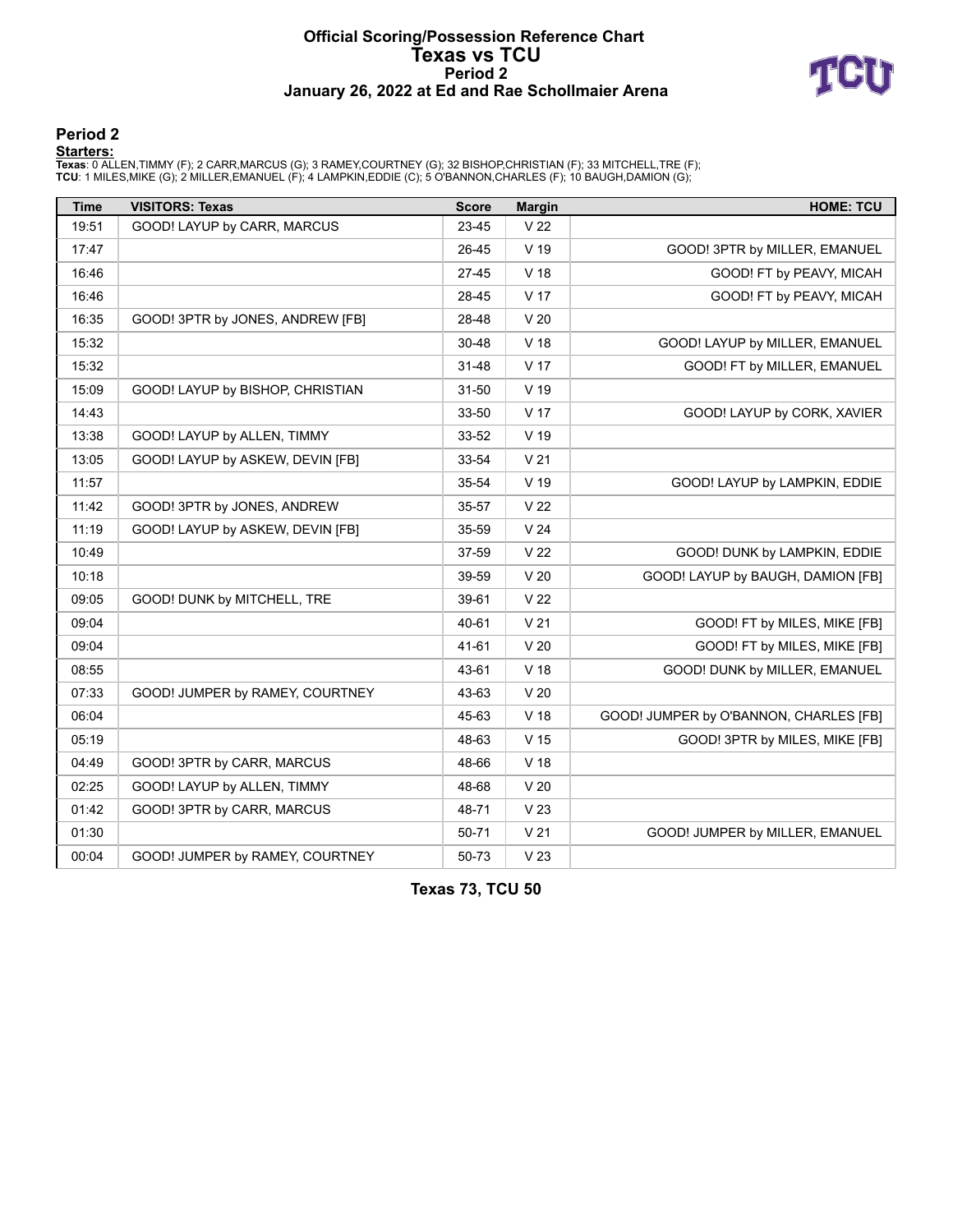#### **Official Substitutions Log Texas vs TCU Period 1 January 26, 2022 at Ed and Rae Schollmaier Arena**



| <b>VISITORS: Texas</b>                                 | <b>Time</b>    | <b>Score</b> | <b>HOME: TCU</b>                                   |
|--------------------------------------------------------|----------------|--------------|----------------------------------------------------|
| 0 ALLEN, TIMMY                                         |                |              | 1 MILES, MIKE                                      |
| 2 CARR, MARCUS                                         |                |              | 2 MILLER, EMANUEL                                  |
| 3 RAMEY, COURTNEY                                      |                |              | 4 LAMPKIN, EDDIE                                   |
| 32 BISHOP, CHRISTIAN                                   |                |              | 5 O'BANNON, CHARLES                                |
| 33 MITCHELL, TRE                                       |                |              | 10 BAUGH, DAMION                                   |
|                                                        | 17:36          | $7 - 4$      | SUB OUT: LAMPKIN, EDDIE                            |
|                                                        | 17:36          |              | SUB IN: CORK, XAVIER                               |
|                                                        | 16:59<br>16:59 | $7-6$        | SUB OUT: O'BANNON, CHARLES<br>SUB IN: PEAVY, MICAH |
|                                                        | 15:58          | $7 - 8$      | SUB OUT: MILLER, EMANUEL                           |
|                                                        | 15:58          |              | SUB IN: COLES, JAKOBE                              |
| SUB OUT: 32 BISHOP, CHRISTIAN                          | 15:58          |              |                                                    |
| SUB IN: 4 DISU, DYLAN                                  | 15:58          |              |                                                    |
|                                                        | 15:28          | $7-8$        | SUB OUT: BAUGH, DAMION                             |
|                                                        | 15:28          |              | SUB IN: FARABELLO, FRANCISCO                       |
| SUB OUT: 3 RAMEY, COURTNEY                             | 15:28          |              |                                                    |
| SUB IN: 1 JONES, ANDREW                                | 15:28          |              |                                                    |
|                                                        | 15:17          | $7 - 8$      | SUB OUT: CORK, XAVIER                              |
|                                                        | 15:17          |              | SUB IN: LAMPKIN, EDDIE                             |
|                                                        | 14:25          | $10 - 8$     | SUB OUT: MILES, MIKE                               |
|                                                        | 14:25          |              | SUB OUT: COLES, JAKOBE                             |
|                                                        | 14:25          |              | SUB IN: MILLER, EMANUEL                            |
|                                                        | 14:25          |              | SUB IN: BAUGH, DAMION                              |
| SUB OUT: 0 ALLEN, TIMMY                                | 14:25          |              |                                                    |
| SUB OUT: 2 CARR, MARCUS                                | 14:25          |              |                                                    |
| SUB OUT: 33 MITCHELL, TRE<br>SUB IN: 3 RAMEY.COURTNEY  | 14:25<br>14:25 |              |                                                    |
| SUB IN: 30 CUNNINGHAM, BROCK                           | 14:25          |              |                                                    |
| SUB IN: 32 BISHOP, CHRISTIAN                           | 14:25          |              |                                                    |
| SUB OUT: 4 DISU, DYLAN                                 | 13:17          | $10 - 10$    |                                                    |
| SUB IN: 2 CARR, MARCUS                                 | 13:17          |              |                                                    |
|                                                        | 12:53          | $10 - 10$    | SUB OUT: PEAVY, MICAH                              |
|                                                        | 12:53          |              | SUB OUT: FARABELLO, FRANCISCO                      |
|                                                        | 12:53          |              | SUB IN: MILES, MIKE                                |
|                                                        | 12:53          |              | SUB IN: O'BANNON, CHARLES                          |
| SUB OUT: 1 JONES, ANDREW                               | 12:53          |              |                                                    |
| SUB IN: 0 ALLEN, TIMMY                                 | 12:53          |              |                                                    |
| SUB OUT: 30 CUNNINGHAM, BROCK                          | 12:53          |              |                                                    |
| SUB IN: 33 MITCHELL, TRE                               | 12:53          |              |                                                    |
| SUB OUT: 2 CARR, MARCUS                                | 12:16          | $14 - 10$    |                                                    |
| SUB IN: 1 JONES, ANDREW                                | 12:16          |              |                                                    |
|                                                        | 11:30          | 19-10        | SUB OUT: LAMPKIN, EDDIE                            |
|                                                        | 11:30<br>10:53 | 19-10        | SUB IN: CORK, XAVIER<br>SUB OUT: MILLER.EMANUEL    |
|                                                        | 10:53          |              | SUB IN: PEAVY, MICAH                               |
|                                                        | 10:16          | $21 - 10$    | SUB OUT: CORK, XAVIER                              |
|                                                        | 10:16          |              | SUB IN: LAMPKIN, EDDIE                             |
|                                                        | 09:58          | $21 - 10$    | SUB OUT: BAUGH, DAMION                             |
|                                                        | 09:58          |              | SUB IN: FARABELLO, FRANCISCO                       |
| SUB OUT: 3 RAMEY, COURTNEY                             | 09:58          |              |                                                    |
| SUB IN: 2 CARR.MARCUS                                  | 09:58          |              |                                                    |
|                                                        | 08:54          | $23-12$      | SUB OUT: O'BANNON, CHARLES                         |
|                                                        | 08:54          |              | SUB IN: COLES, JAKOBE                              |
| SUB OUT: 2 CARR, MARCUS                                | 08:54          |              |                                                    |
| SUB OUT: 32 BISHOP, CHRISTIAN                          | 08:54          |              |                                                    |
| SUB OUT: 33 MITCHELL, TRE                              | 08:54          |              |                                                    |
| SUB IN: 3 RAMEY, COURTNEY                              | 08:54          |              |                                                    |
| SUB IN: 4 DISU, DYLAN                                  | 08:54          |              |                                                    |
| SUB IN: 30 CUNNINGHAM, BROCK                           | 08:54          |              |                                                    |
| SUB OUT: 4 DISU, DYLAN<br>SUB IN: 32 BISHOP, CHRISTIAN | 08:16<br>08:16 | $23 - 15$    |                                                    |
|                                                        | 07:37          | $25 - 16$    | SUB OUT: LAMPKIN, EDDIE                            |
|                                                        | 07:37          |              | SUB IN: MILLER, EMANUEL                            |
| SUB OUT: 32 BISHOP, CHRISTIAN                          | 07:37          |              |                                                    |
| SUB IN: 33 MITCHELL, TRE                               | 07:37          |              |                                                    |
|                                                        | 06:20          | $25 - 16$    | SUB OUT: FARABELLO, FRANCISCO                      |
|                                                        | 06:20          |              | SUB OUT: COLES, JAKOBE                             |
|                                                        | 06:20          |              | SUB IN: BAUGH, DAMION                              |
|                                                        | 06:20          |              | SUB IN: DOUMBIA, SOULEYMANE                        |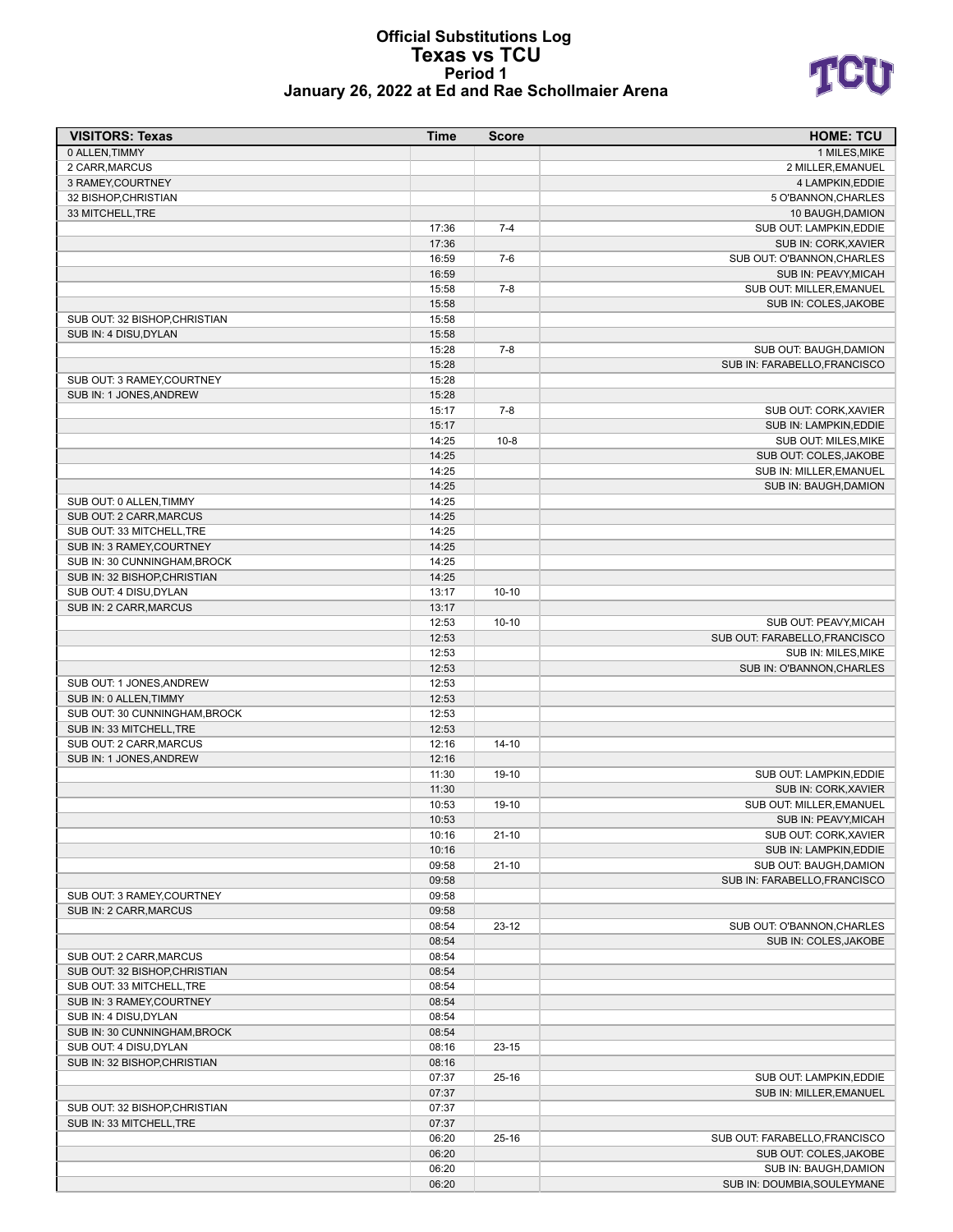| <b>VISITORS: Texas</b>        | <b>Time</b> | <b>Score</b> | <b>HOME: TCU</b>             |
|-------------------------------|-------------|--------------|------------------------------|
|                               | 05:49       | $27-16$      | SUB IN: LAMPKIN, EDDIE       |
|                               | 05:49       |              | SUB OUT: DOUMBIA, SOULEYMANE |
| SUB OUT: 33 MITCHELL, TRE     | 04:40       | $30 - 18$    |                              |
| SUB IN: 32 BISHOP, CHRISTIAN  | 04:40       |              |                              |
|                               | 04:14       | $32 - 19$    | SUB OUT: MILLER, EMANUEL     |
|                               | 04:14       |              | SUB IN: O'BANNON, CHARLES    |
| SUB OUT: 30 CUNNINGHAM, BROCK | 03:36       | $34-19$      |                              |
| SUB IN: 33 MITCHELL, TRE      | 03:36       |              |                              |
|                               | 03:36       |              | SUB OUT: LAMPKIN, EDDIE      |
|                               | 03:36       |              | SUB IN: CORK, XAVIER         |
|                               | 02:43       | $37 - 20$    | SUB OUT: PEAVY, MICAH        |
|                               | 02:43       |              | SUB IN: MILLER, EMANUEL      |
| SUB OUT: 3 RAMEY, COURTNEY    | 02:43       |              |                              |
| SUB IN: 5 ASKEW, DEVIN        | 02:43       |              |                              |
|                               | 01:43       | 41-20        | SUB OUT: O'BANNON, CHARLES   |
|                               | 01:43       |              | SUB OUT: CORK, XAVIER        |
|                               | 01:43       |              | SUB IN: FARABELLO, FRANCISCO |
|                               | 01:43       |              | SUB IN: LAMPKIN, EDDIE       |
| SUB OUT: 33 MITCHELL, TRE     | 01:12       | 41-20        |                              |
| SUB IN: 30 CUNNINGHAM, BROCK  | 01:12       |              |                              |

**Texas 43, TCU 23**